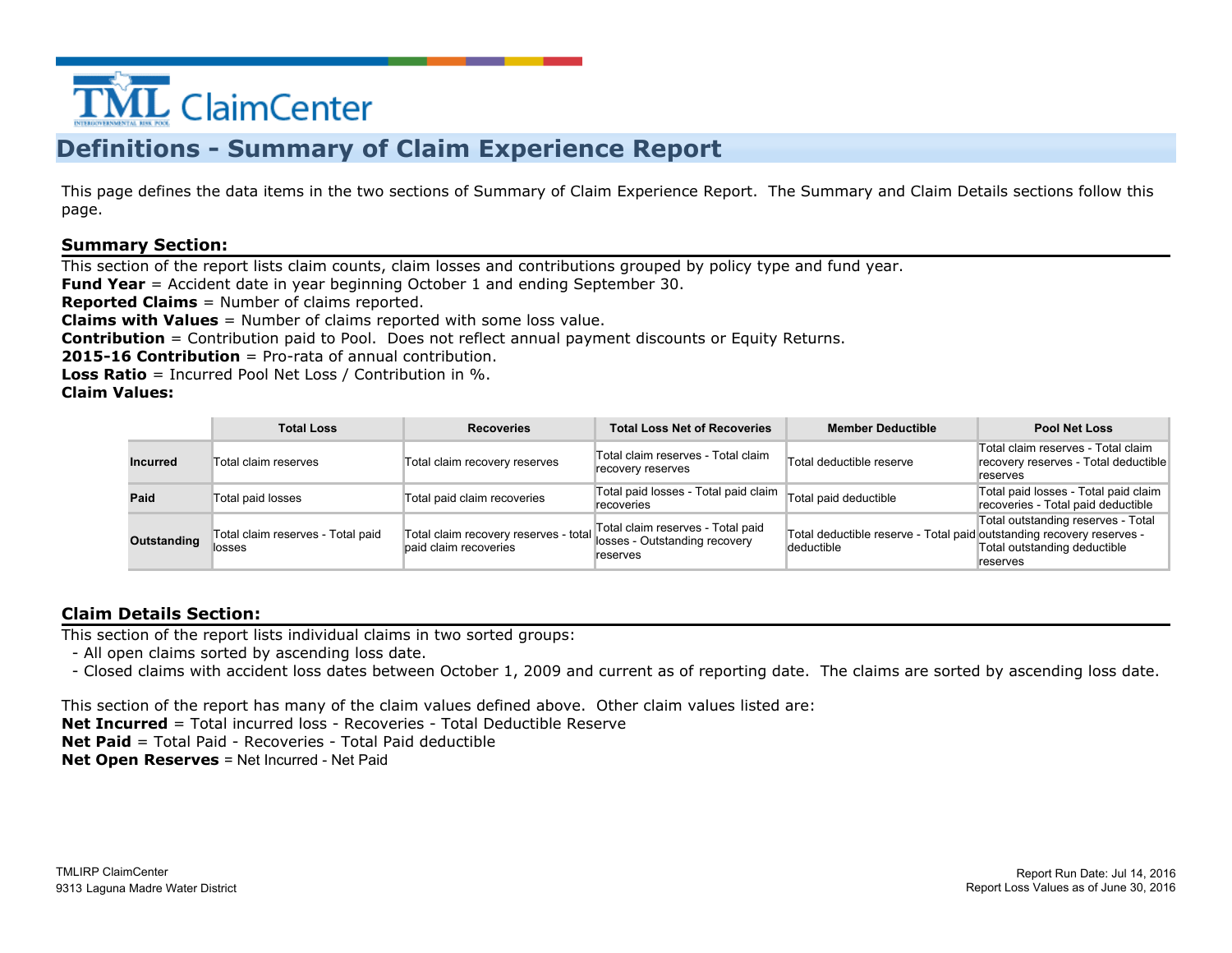

Summary of claim and contribution experience for Member #9313, Laguna Madre Water District

#### **Contract Type: Workers' Compensation**

| Fund Year                         | Reported<br>Claims |                                 | Total<br>Loss                | <b>Recoveries</b>                   | <b>Total Loss</b><br>Net of<br>Recoveries | Member<br>Deductibles | Pool<br>Net Loss                 | Claims with<br>Value | Contribution | Loss Ratio |
|-----------------------------------|--------------------|---------------------------------|------------------------------|-------------------------------------|-------------------------------------------|-----------------------|----------------------------------|----------------------|--------------|------------|
| Workers' Compensation Policy Type |                    |                                 |                              |                                     |                                           |                       |                                  |                      |              |            |
| 2011/2012                         | $\overline{7}$     | Incurred<br>Paid<br>Outstanding | 1,652<br>1,652<br>$\Omega$   | $\mathbf 0$<br>$\Omega$<br>$\Omega$ | 1,652<br>1,652<br>$\Omega$                | 0<br>0<br>0           | 1,652<br>1,652<br>$\Omega$       | $\overline{7}$       | 52,534       | 3.1%       |
| 2010/2011                         | 6                  | Incurred<br>Paid<br>Outstanding | 144,656<br>138,108<br>6,548  | 195<br>195<br>0                     | 144,461<br>137,913<br>6,548               | 0<br>0<br>0           | 144,461<br>137,913<br>6,548      | 5                    | 56,393       | 256.2%     |
| 2009/2010                         | 6                  | Incurred<br>Paid<br>Outstanding | 4,503<br>4,503<br>$\Omega$   | $\Omega$<br>$\Omega$<br>0           | 4,503<br>4,503<br>$\mathbf{0}$            | $\mathbf 0$<br>0<br>0 | 4,503<br>4,503<br>$\Omega$       | 5                    | 62,960       | 7.2%       |
| 2008/2009                         | 14                 | Incurred<br>Paid<br>Outstanding | 42.164<br>42,164<br>0        | 0<br>$\mathbf 0$<br>$\mathbf 0$     | 42,164<br>42,164<br>0                     | 0<br>0<br>0           | 42.164<br>42,164<br>0            | 12                   | 70,885       | 59.5%      |
| 2007/2008                         | 10                 | Incurred<br>Paid<br>Outstanding | 60,862<br>60,862<br>0        | $\Omega$<br>0<br>$\mathbf 0$        | 60,862<br>60,862<br>0                     | $\mathbf 0$<br>0<br>0 | 60,862<br>60,862<br>$\mathbf{0}$ | $\overline{7}$       | 121,632      | 50.0%      |
| 2006/2007                         | 11                 | Incurred<br>Paid<br>Outstanding | 12,483<br>12,483<br>$\Omega$ | $\mathbf 0$<br>0<br>$\Omega$        | 12,483<br>12,483<br>0                     | 0<br>0<br>$\Omega$    | 12,483<br>12,483<br>$\Omega$     | 11                   | 95,008       | 13.1%      |
| 2005/2006                         | 19                 | Incurred<br>Paid<br>Outstanding | 26,198<br>26,198<br>$\Omega$ | $\Omega$<br>0<br>0                  | 26,198<br>26,198<br>$\Omega$              | 0<br>0<br>0           | 26,198<br>26,198<br>$\mathbf{0}$ | 12                   | 88,725       | 29.5%      |
| 2004/2005                         | 23                 | Incurred<br>Paid<br>Outstanding | 26,987<br>26,987<br>0        | $\Omega$<br>$\mathbf 0$<br>$\Omega$ | 26,987<br>26,987<br>0                     | 0<br>0<br>$\Omega$    | 26,987<br>26,987<br>0            | 18                   | 57,797       | 46.7%      |
| 2003/2004                         | 16                 | Incurred<br>Paid<br>Outstanding | 253,861<br>253,861<br>0      | $\mathbf 0$<br>0<br>$\Omega$        | 253,861<br>253,861<br>0                   | 0<br>0<br>0           | 253,861<br>253,861<br>0          | 14                   | 47,058       | 539.5%     |
| 2002/2003                         | 10                 | Incurred<br>Paid<br>Outstanding | 22,875<br>22,875<br>0        | 1,248<br>1,248<br>0                 | 21,627<br>21,627<br>$\Omega$              | $\mathbf 0$<br>0<br>0 | 21,627<br>21,627<br>0            | 9                    | 60,869       | 35.5%      |
| 2001/2002                         | 13                 | Incurred<br>Paid<br>Outstanding | 9,045<br>9,045<br>0          | $\mathbf 0$<br>0<br>$\mathbf 0$     | 9,045<br>9,045<br>$\Omega$                | 0<br>0<br>$\mathbf 0$ | 9,045<br>9,045<br>0              | 12                   | 47,822       | 18.9%      |
| 1997/1998                         | 15                 | Incurred<br>Paid<br>Outstanding | 24,735<br>24,735<br>0        | 231<br>231<br>$\Omega$              | 24,505<br>24,505<br>0                     | 0<br>0<br>0           | 24,505<br>24,505<br>0            | 15                   | 41,100       | 59.6%      |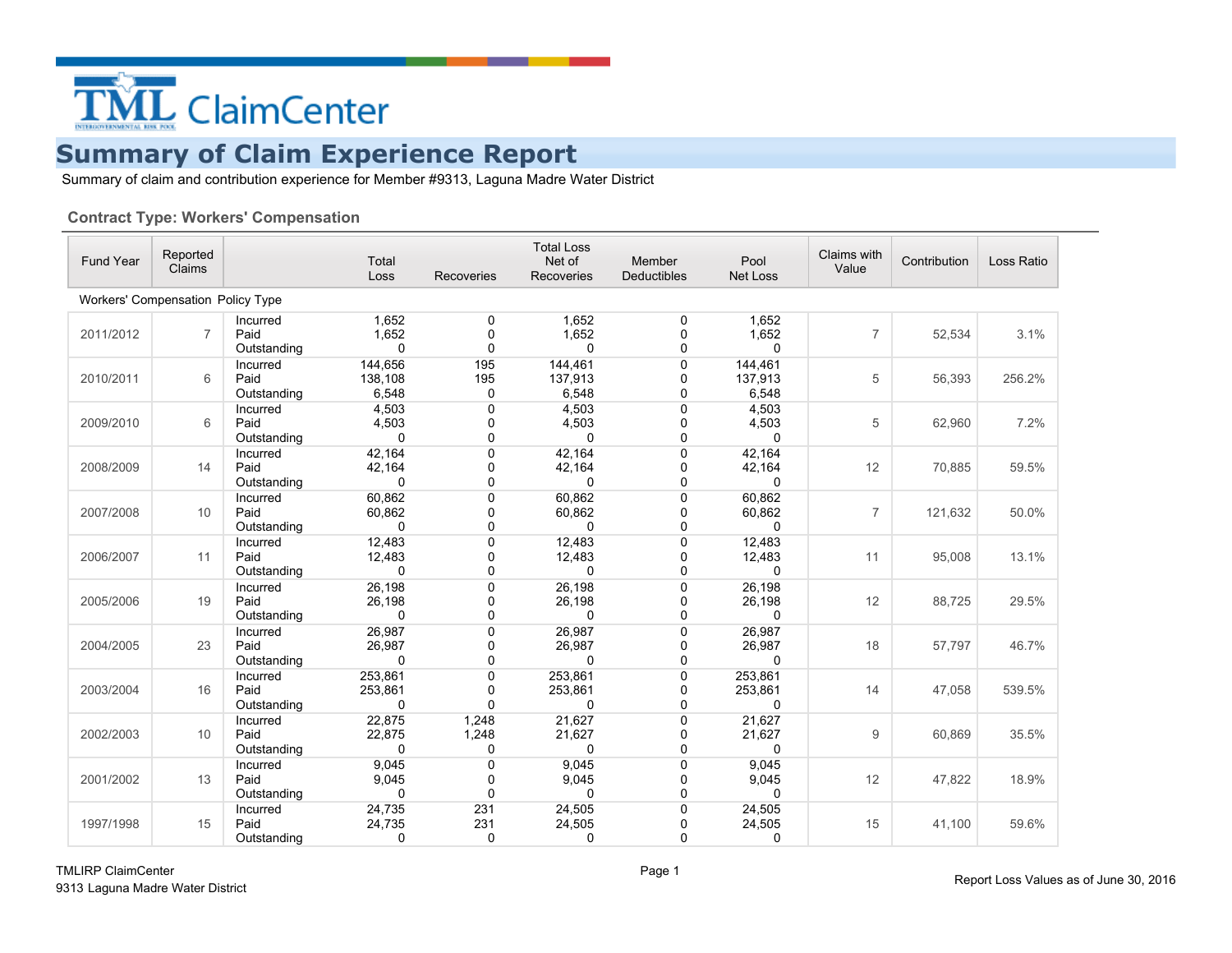

Summary of claim and contribution experience for Member #9313, Laguna Madre Water District

| Fund Year                                | Reported<br>Claims |                                                      | Total<br>Loss                | <b>Recoveries</b> | <b>Total Loss</b><br>Net of<br>Recoveries | Member<br>Deductibles | Pool<br>Net Loss            | Claims with<br>Value | Contribution | Loss Ratio |
|------------------------------------------|--------------------|------------------------------------------------------|------------------------------|-------------------|-------------------------------------------|-----------------------|-----------------------------|----------------------|--------------|------------|
| <b>Workers' Compensation Policy Type</b> |                    |                                                      |                              |                   |                                           |                       |                             |                      |              |            |
| 1996/1997                                | 14                 | Incurred<br>Paid<br>Outstanding                      | 37,019<br>37,019<br>$\Omega$ | 34<br>34<br>0     | 36,984<br>36,984                          | 0                     | 36,984<br>36,984            | 14                   | 40,494       | 91.3%      |
| 1995/1996                                | 8                  | Incurred<br>Paid<br>Outstanding                      | 19,347<br>19,347<br>0        | 0<br>0<br>0       | 19,347<br>19,347<br>0                     | 0<br>0                | 19,347<br>19,347<br>0       | 6                    | 44,131       | 43.8%      |
| 1994/1995                                | 16                 | Incurred<br>Paid<br>Outstanding                      | 11,174<br>11,174<br>0        | 0<br>0<br>0       | 11,174<br>11,174                          | 0                     | 11,174<br>11,174<br>0       | 15                   | 37,654       | 29.7%      |
| 1993/1994                                | 26                 | Incurred<br>Paid<br>Outstanding                      | 43,405<br>43,405<br>U        | 0<br>0<br>0       | 43,405<br>43,405                          | 0                     | 43,405<br>43,405            | 26                   | 44,119       | 98.4%      |
| 1992/1993                                | 4                  | Incurred<br>Paid<br>Outstanding                      | 31,983<br>31,983<br>0        | 68<br>68<br>0     | 31,915<br>31,915<br>0                     | 0<br>0                | 31,915<br>31,915<br>0       | 4                    | 46,354       | 68.9%      |
| <b>Total</b>                             | 218                | <b>Incurred</b><br><b>Paid</b><br><b>Outstanding</b> | 772,948<br>766,400<br>6,548  | 1,775<br>1,775    | 771,172<br>764,625<br>6,548               | $\bf{0}$              | 771,172<br>764,625<br>6,548 | 192                  | 1,015,535    | 75.9%      |

### **Contract Type: General Liability**

| Fund Year                            | Reported<br>Claims |             | Total<br>Loss | Recoveries | <b>Total Loss</b><br>Net of<br>Recoveries | Member<br><b>Deductibles</b> | Pool<br>Net Loss | Claims with<br>Value | Contribution | Loss Ratio |
|--------------------------------------|--------------------|-------------|---------------|------------|-------------------------------------------|------------------------------|------------------|----------------------|--------------|------------|
| <b>General Liability Policy Type</b> |                    |             |               |            |                                           |                              |                  |                      |              |            |
|                                      |                    | Incurred    | 2,017         | $\Omega$   | 2,017                                     |                              | 2,017            |                      |              |            |
| 2015/2016                            |                    | Paid        |               |            |                                           |                              |                  |                      | 4,496        | 44.9%      |
|                                      |                    | Outstanding | 2,017         | 0          | 2,017                                     | 0                            | 2,017            |                      |              |            |
|                                      |                    | Incurred    |               |            | 0                                         |                              |                  |                      |              |            |
| 2014/2015                            | 2                  | Paid        |               |            |                                           |                              |                  | 0                    | 6,767        | $0.0\%$    |
|                                      |                    | Outstanding |               |            |                                           |                              |                  |                      |              |            |
|                                      |                    | Incurred    |               |            |                                           |                              |                  |                      |              |            |
| 2013/2014                            | 2                  | Paid        |               |            |                                           |                              |                  | 0                    | 7,510        | $0.0\%$    |
|                                      |                    | Outstanding |               |            |                                           |                              |                  |                      |              |            |
|                                      |                    | Incurred    |               |            |                                           |                              |                  |                      |              |            |
| 2012/2013                            |                    | Paid        |               |            |                                           |                              |                  | 0                    | 7,005        | 0.0%       |
|                                      |                    | Outstanding |               |            |                                           |                              |                  |                      |              |            |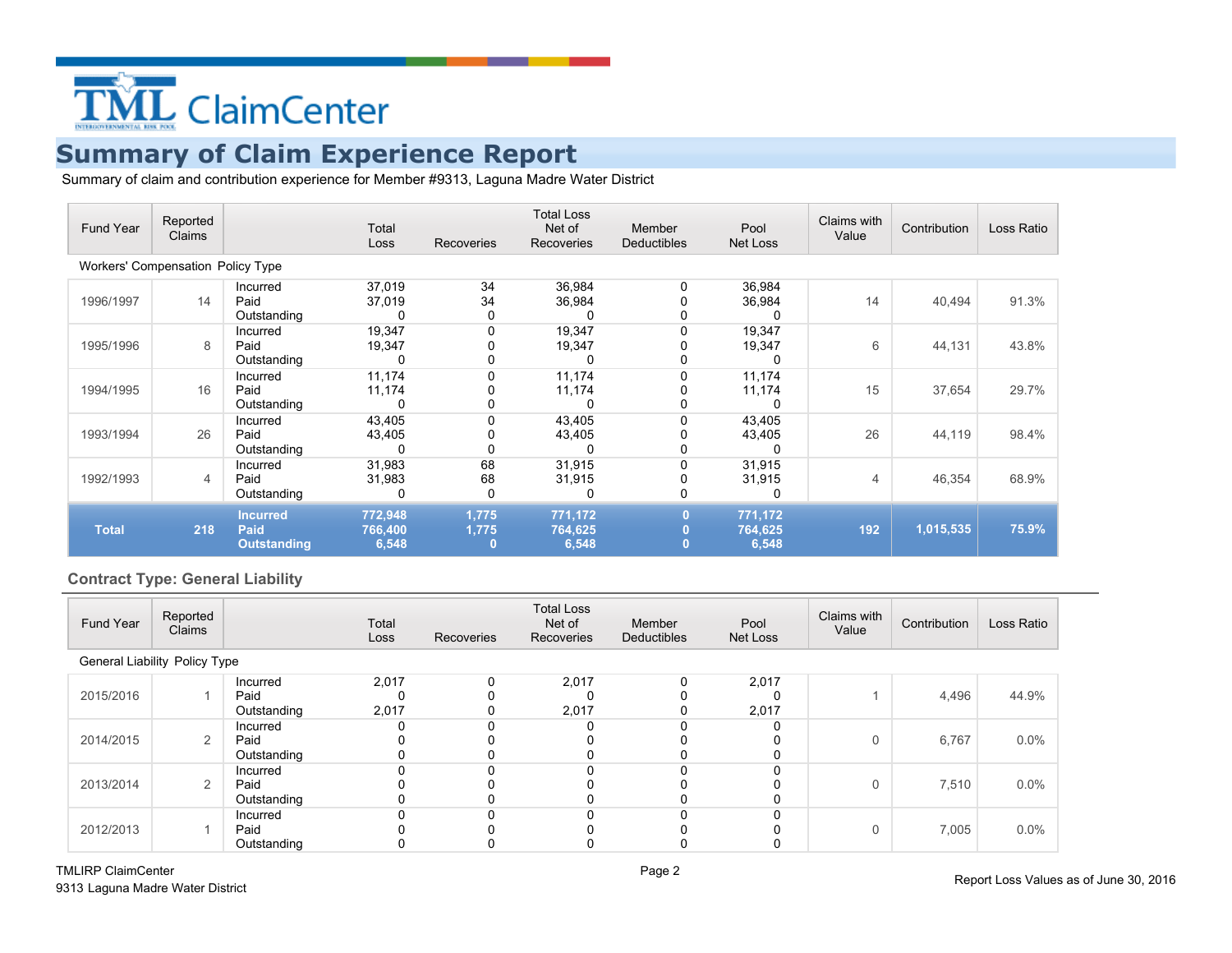

| Fund Year                     | Reported<br>Claims |                                 | Total<br>Loss                  | Recoveries                       | <b>Total Loss</b><br>Net of<br>Recoveries | Member<br><b>Deductibles</b>    | Pool<br>Net Loss                  | Claims with<br>Value | Contribution | Loss Ratio |
|-------------------------------|--------------------|---------------------------------|--------------------------------|----------------------------------|-------------------------------------------|---------------------------------|-----------------------------------|----------------------|--------------|------------|
| General Liability Policy Type |                    |                                 |                                |                                  |                                           |                                 |                                   |                      |              |            |
| 2011/2012                     | $\Omega$           | Incurred<br>Paid<br>Outstanding | 0<br>$\Omega$<br>0             | 0<br>$\Omega$<br>0               | 0<br>$\Omega$<br>$\mathbf 0$              | 0<br>$\Omega$<br>0              | 0<br>$\mathbf{0}$<br>$\mathbf 0$  | $\Omega$             | 7,617        | 0.0%       |
| 2010/2011                     | $\mathbf{1}$       | Incurred<br>Paid<br>Outstanding | $\Omega$<br>$\Omega$<br>0      | 0<br>$\mathbf 0$<br>$\mathbf{0}$ | 0<br>0<br>0                               | 0<br>0<br>0                     | $\mathbf 0$<br>0<br>$\mathbf 0$   | $\mathbf 0$          | 7,988        | 0.0%       |
| 2009/2010                     | $\mathbf{1}$       | Incurred<br>Paid<br>Outstanding | 596<br>596<br>$\mathbf 0$      | $\mathbf 0$<br>0<br>0            | 596<br>596<br>$\mathbf 0$                 | $\mathbf 0$<br>0<br>0           | 596<br>596<br>$\mathbf 0$         | $\mathbf{1}$         | 8,767        | 6.8%       |
| 2008/2009                     | 6                  | Incurred<br>Paid<br>Outstanding | 3,114<br>3,114<br>0            | $\mathbf 0$<br>$\mathbf 0$<br>0  | 3,114<br>3,114<br>0                       | 0<br>0<br>0                     | 3,114<br>3,114<br>0               | $\overline{2}$       | 10,258       | 30.4%      |
| 2007/2008                     | $\mathbf 0$        | Incurred<br>Paid<br>Outstanding | $\Omega$<br>0<br>$\mathbf{0}$  | 0<br>0<br>$\Omega$               | $\mathbf 0$<br>0<br>$\Omega$              | $\mathbf 0$<br>0<br>$\mathbf 0$ | $\mathbf{0}$<br>0<br>$\mathbf{0}$ | 0                    | 14,186       | 0.0%       |
| 2006/2007                     | $\mathbf{2}$       | Incurred<br>Paid<br>Outstanding | 9,000<br>9,000<br>$\mathbf 0$  | $\Omega$<br>$\mathbf 0$<br>0     | 9,000<br>9,000<br>$\Omega$                | 0<br>0<br>0                     | 9,000<br>9,000<br>$\Omega$        | 1                    | 15,353       | 58.6%      |
| 2005/2006                     | $\overline{2}$     | Incurred<br>Paid<br>Outstanding | 9,133<br>9,133<br>0            | 0<br>0<br>0                      | 9,133<br>9,133<br>0                       | 0<br>0<br>0                     | 9,133<br>9,133<br>0               | $\mathbf{1}$         | 16,957       | 53.9%      |
| 2004/2005                     | $\Omega$           | Incurred<br>Paid<br>Outstanding | $\Omega$<br>0<br>$\Omega$      | 0<br>$\mathbf 0$<br>0            | 0<br>$\Omega$<br>$\mathbf{0}$             | 0<br>0<br>0                     | $\mathbf 0$<br>0<br>$\mathbf 0$   | $\Omega$             | 13,212       | 0.0%       |
| 2003/2004                     | 3                  | Incurred<br>Paid<br>Outstanding | 113,851<br>113,851<br>$\Omega$ | 0<br>0<br>$\mathbf{0}$           | 113,851<br>113,851<br>$\mathbf{0}$        | 0<br>0<br>0                     | 113,851<br>113,851<br>$\mathbf 0$ | 2                    | 13,042       | 873.0%     |
| 2002/2003                     | $\mathbf{1}$       | Incurred<br>Paid<br>Outstanding | 250<br>250<br>0                | 0<br>0<br>$\mathbf 0$            | 250<br>250<br>$\mathbf 0$                 | $\mathbf 0$<br>0<br>0           | 250<br>250<br>$\mathbf 0$         | $\mathbf{1}$         | 12,337       | 2.0%       |
| 1997/1998                     | $\overline{2}$     | Incurred<br>Paid<br>Outstanding | 1,127<br>1,127<br>$\mathbf{0}$ | $\mathbf 0$<br>0<br>$\Omega$     | 1,127<br>1,127<br>0                       | 0<br>0<br>0                     | 1,127<br>1,127<br>$\Omega$        | $\overline{2}$       | 16,378       | 6.9%       |
| 1996/1997                     | 3                  | Incurred<br>Paid<br>Outstanding | 1,618<br>1,618<br>0            | 0<br>0<br>0                      | 1,618<br>1,618<br>0                       | 0<br>0<br>$\mathbf 0$           | 1,618<br>1,618<br>0               | 3                    | 19,492       | 8.3%       |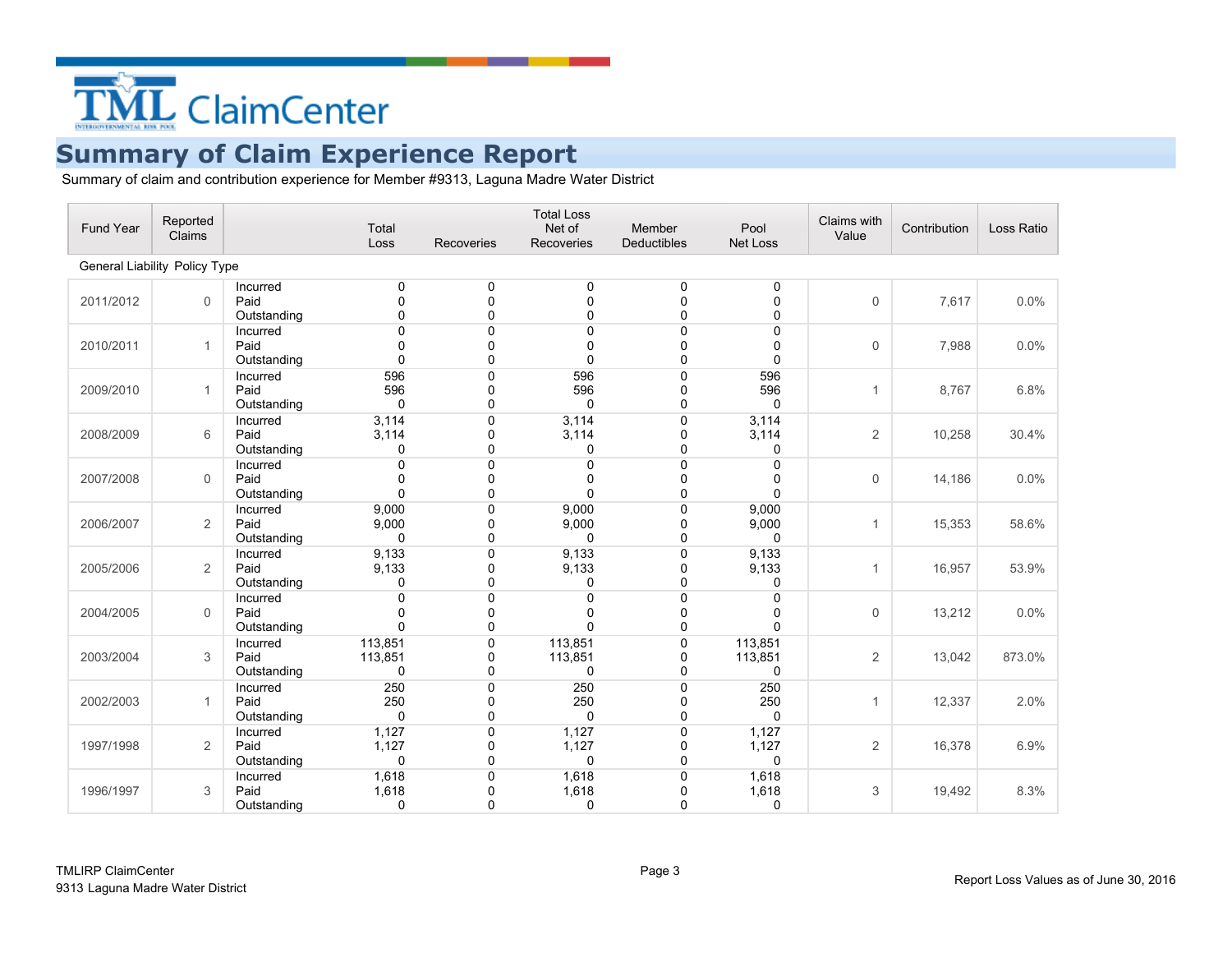

Summary of claim and contribution experience for Member #9313, Laguna Madre Water District

| Fund Year                     | Reported<br>Claims |                                               | Total<br>Loss               | <b>Recoveries</b> | <b>Total Loss</b><br>Net of<br>Recoveries | Member<br><b>Deductibles</b>     | Pool<br>Net Loss            | Claims with<br>Value | Contribution | Loss Ratio |
|-------------------------------|--------------------|-----------------------------------------------|-----------------------------|-------------------|-------------------------------------------|----------------------------------|-----------------------------|----------------------|--------------|------------|
| General Liability Policy Type |                    |                                               |                             |                   |                                           |                                  |                             |                      |              |            |
| 1995/1996                     | 2                  | Incurred<br>Paid<br>Outstanding               | 1,817<br>1,817<br>0         | 0                 | 1,817<br>1,817                            | 0<br>0                           | 1,817<br>1,817<br>0         | $\overline{2}$       | 20,209       | 9.0%       |
| 1994/1995                     | 5                  | Incurred<br>Paid<br>Outstanding               | 4,095<br>4,095<br>0         | 0<br>0            | 4,095<br>4,095                            |                                  | 4,095<br>4,095<br>0         | 3                    | 19,604       | 20.9%      |
| 1993/1994                     | 2                  | Incurred<br>Paid<br>Outstanding               | 363<br>363<br>0             | 0                 | 363<br>363                                |                                  | 363<br>363<br>0             |                      | 19,635       | 1.9%       |
| 1992/1993                     | $\mathbf 0$        | Incurred<br>Paid<br>Outstanding               | 0<br>0                      | 0                 |                                           | 0                                |                             | $\Omega$             | 5,687        | $0.0\%$    |
| <b>Total</b>                  | 36                 | <b>Incurred</b><br>Paid<br><b>Outstanding</b> | 146,981<br>144,964<br>2,017 | 0                 | 146,981<br>144,964<br>2,017               | $\bf{0}$<br>$\bf{0}$<br>$\bf{0}$ | 146,981<br>144,964<br>2,017 | 20                   | 246,499      | 59.6%      |

#### **Contract Type: Errors & Omissions**

| Fund Year                      | Reported<br>Claims |                                 | Total<br>Loss | <b>Recoveries</b> | <b>Total Loss</b><br>Net of<br>Recoveries | Member<br>Deductibles | Pool<br>Net Loss | Claims with<br>Value | Contribution | Loss Ratio |
|--------------------------------|--------------------|---------------------------------|---------------|-------------------|-------------------------------------------|-----------------------|------------------|----------------------|--------------|------------|
| Errors & Omissions Policy Type |                    |                                 |               |                   |                                           |                       |                  |                      |              |            |
| 2015/2016                      | $\mathbf 0$        | Incurred<br>Paid<br>Outstanding |               |                   |                                           |                       | $\Omega$         | $\Omega$             | 4,684        | $0.0\%$    |
| 2014/2015                      | $\mathbf 0$        | Incurred<br>Paid<br>Outstanding |               |                   |                                           |                       |                  | $\mathbf 0$          | 6,457        | 0.0%       |
| 2013/2014                      | 0                  | Incurred<br>Paid<br>Outstanding |               |                   |                                           |                       |                  | 0                    | 6,598        | $0.0\%$    |
| 2012/2013                      |                    | Incurred<br>Paid<br>Outstanding |               |                   |                                           |                       |                  | 0                    | 6,395        | $0.0\%$    |
| 2011/2012                      | $\mathbf 0$        | Incurred<br>Paid<br>Outstanding |               |                   |                                           |                       |                  | 0                    | 6,393        | $0.0\%$    |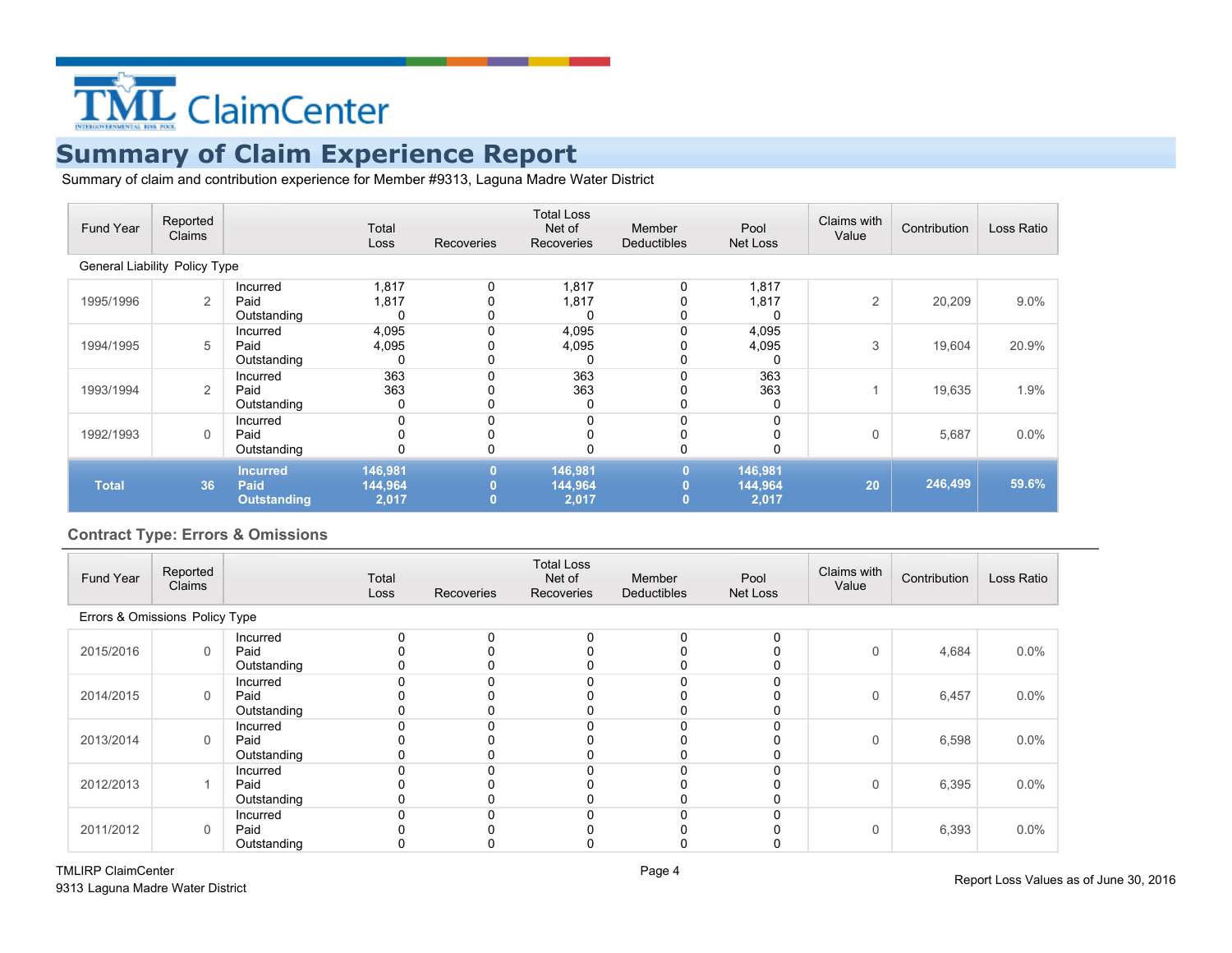

| Fund Year                      | Reported<br>Claims |                                 | Total<br>Loss                    | Recoveries      | <b>Total Loss</b><br>Net of<br><b>Recoveries</b> | Member<br><b>Deductibles</b> | Pool<br><b>Net Loss</b> | Claims with<br>Value | Contribution | Loss Ratio |
|--------------------------------|--------------------|---------------------------------|----------------------------------|-----------------|--------------------------------------------------|------------------------------|-------------------------|----------------------|--------------|------------|
| Errors & Omissions Policy Type |                    |                                 |                                  |                 |                                                  |                              |                         |                      |              |            |
| 2010/2011                      | $\Omega$           | Incurred<br>Paid<br>Outstanding | $\Omega$<br>$\Omega$<br>$\Omega$ | 0<br>0<br>0     | 0<br>0<br>0                                      | 0<br>0<br>0                  | 0<br>0<br>0             | $\Omega$             | 6,170        | 0.0%       |
| 2009/2010                      | $\mathbf{1}$       | Incurred<br>Paid<br>Outstanding | 30,315<br>30,315<br>$\Omega$     | 0<br>0<br>0     | 30,315<br>30,315<br>0                            | 1,000<br>1,000<br>0          | 29,315<br>29,315<br>0   | 1                    | 6,950        | 421.8%     |
| 2008/2009                      | $\Omega$           | Incurred<br>Paid<br>Outstanding | $\Omega$<br>O<br>$\Omega$        | 0<br>0<br>0     | 0<br>0<br>$\Omega$                               | 0<br>0<br>0                  | 0<br>0<br>0             | $\Omega$             | 7,839        | 0.0%       |
| 2007/2008                      | $\mathbf 0$        | Incurred<br>Paid<br>Outstanding | O<br>U<br>$\Omega$               | 0<br>0<br>0     | 0<br>0<br>0                                      | 0<br>0<br>0                  | 0<br>0<br>0             | $\mathbf 0$          | 10,551       | 0.0%       |
| 2006/2007                      | $\mathbf 0$        | Incurred<br>Paid<br>Outstanding | $\Omega$<br>O<br>$\Omega$        | 0<br>0<br>0     | 0<br>0<br>0                                      | 0<br>0<br>0                  | 0<br>0<br>0             | $\mathbf 0$          | 11,340       | 0.0%       |
| 2005/2006                      | $\Omega$           | Incurred<br>Paid<br>Outstanding | $\Omega$<br>n<br>$\Omega$        | 0<br>0<br>0     | 0<br>$\Omega$<br>0                               | 0<br>$\Omega$<br>0           | 0<br>$\Omega$<br>0      | $\Omega$             | 13,030       | 0.0%       |
| 2004/2005                      | $\Omega$           | Incurred<br>Paid<br>Outstanding | $\Omega$<br>$\Omega$             | 0<br>0<br>0     | 0<br>$\Omega$<br>0                               | 0<br>0<br>0                  | 0<br>0<br>0             | $\Omega$             | 10,732       | 0.0%       |
| 2003/2004                      | $\mathbf{1}$       | Incurred<br>Paid<br>Outstanding | $\Omega$<br>n<br>$\Omega$        | 0<br>0<br>0     | 0<br>0<br>$\Omega$                               | 0<br>0<br>0                  | 0<br>0<br>0             | $\mathbf 0$          | 10,732       | 0.0%       |
| 2002/2003                      | $\mathbf{1}$       | Incurred<br>Paid<br>Outstanding | 12,938<br>12,938<br>0            | 974<br>974<br>0 | 11,964<br>11,964<br>0                            | 1,000<br>1,000<br>0          | 10,964<br>10,964<br>0   | 1                    | 9,869        | 111.1%     |
| 1997/1998                      | 1                  | Incurred<br>Paid<br>Outstanding | $\Omega$<br>$\Omega$<br>$\Omega$ | 0<br>0<br>0     | 0<br>0<br>0                                      | 0<br>0<br>0                  | 0<br>0<br>0             | $\Omega$             | 14,986       | 0.0%       |
| 1996/1997                      | 2                  | Incurred<br>Paid<br>Outstanding | 19,608<br>19,608<br>0            | 0<br>0<br>0     | 19,608<br>19,608<br>0                            | 9,595<br>9,595<br>0          | 10,014<br>10,014<br>0   | 2                    | 13,681       | 73.2%      |
| 1995/1996                      | $\mathbf{0}$       | Incurred<br>Paid<br>Outstanding | $\Omega$<br>0                    | 0<br>0<br>0     | 0<br>0<br>0                                      | 0<br>0<br>0                  | 0<br>0<br>0             | $\Omega$             | 14,057       | 0.0%       |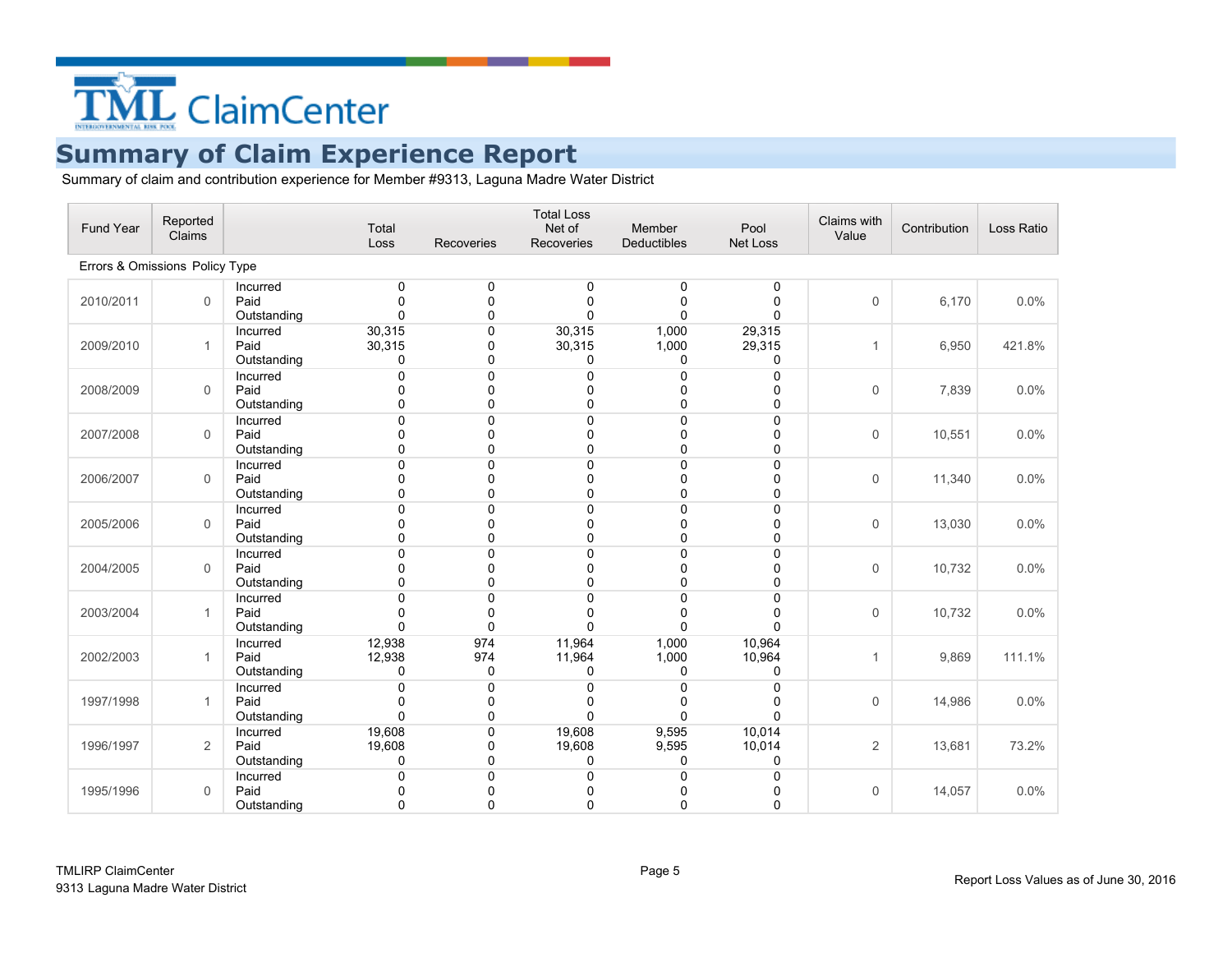

Summary of claim and contribution experience for Member #9313, Laguna Madre Water District

| Fund Year                      | Reported<br>Claims |                                               | Total<br>Loss           | Recoveries     | <b>Total Loss</b><br>Net of<br>Recoveries | Member<br><b>Deductibles</b> | Pool<br>Net Loss   | Claims with<br>Value | Contribution | Loss Ratio |
|--------------------------------|--------------------|-----------------------------------------------|-------------------------|----------------|-------------------------------------------|------------------------------|--------------------|----------------------|--------------|------------|
| Errors & Omissions Policy Type |                    |                                               |                         |                |                                           |                              |                    |                      |              |            |
| 1994/1995                      | 0                  | Incurred<br>Paid<br>Outstanding               | 0                       |                |                                           |                              | 0                  | 0                    | 11,554       | $0.0\%$    |
| 1993/1994                      |                    | Incurred<br>Paid<br>Outstanding               | 205,056<br>205,056<br>0 | 1,064<br>1,064 | 203,992<br>203,992                        | 1,000<br>1,000               | 202,992<br>202,992 |                      | 10,245       | 1,981.3%   |
| 1992/1993                      | 0                  | Incurred<br>Paid<br>Outstanding               | 0                       | ი              |                                           |                              |                    | 0                    | 2,471        | $0.0\%$    |
| <b>Total</b>                   | 8.                 | <b>Incurred</b><br>Paid<br><b>Outstanding</b> | 267,917<br>267,917      | 2,038<br>2,038 | 265,879<br>265,879                        | 12,595<br>12,595             | 253,284<br>253,284 | 5                    | 184,735      | 137.1%     |

#### **Contract Type: Auto**

| Fund Year        | Reported<br>Claims |                                 | Total<br>Loss       | Recoveries     | <b>Total Loss</b><br>Net of<br>Recoveries | Member<br>Deductibles | Pool<br>Net Loss    | Claims with<br>Value | Contribution | Loss Ratio |
|------------------|--------------------|---------------------------------|---------------------|----------------|-------------------------------------------|-----------------------|---------------------|----------------------|--------------|------------|
| Auto Policy Type |                    |                                 |                     |                |                                           |                       |                     |                      |              |            |
| 2015/2016        | 0                  | Incurred<br>Paid<br>Outstanding | 0                   |                |                                           | $\Omega$              | 0<br>0<br>0         | 0                    | 9,758        | 0.0%       |
| 2014/2015        |                    | Incurred<br>Paid<br>Outstanding | 5,097<br>5,097<br>0 |                | 5,097<br>5,097                            |                       | 5,097<br>5,097<br>0 |                      | 16,965       | 30.0%      |
| 2013/2014        |                    | Incurred<br>Paid<br>Outstanding | 0                   |                |                                           |                       | 0<br>0<br>0         | 0                    | 15,411       | 0.0%       |
| 2012/2013        | 0                  | Incurred<br>Paid<br>Outstanding |                     |                |                                           |                       | 0<br>0<br>0         | $\mathbf 0$          | 14,949       | 0.0%       |
| 2011/2012        |                    | Incurred<br>Paid<br>Outstanding | 1,045<br>1,045<br>0 | 1,045<br>1,045 |                                           |                       | 0<br>0<br>0         |                      | 14,571       | 0.0%       |
| 2010/2011        | 2                  | Incurred<br>Paid<br>Outstanding | 4,318<br>4,318<br>0 |                | 4,318<br>4,318<br>0                       |                       | 4,318<br>4,318<br>0 | 2                    | 13,854       | 31.2%      |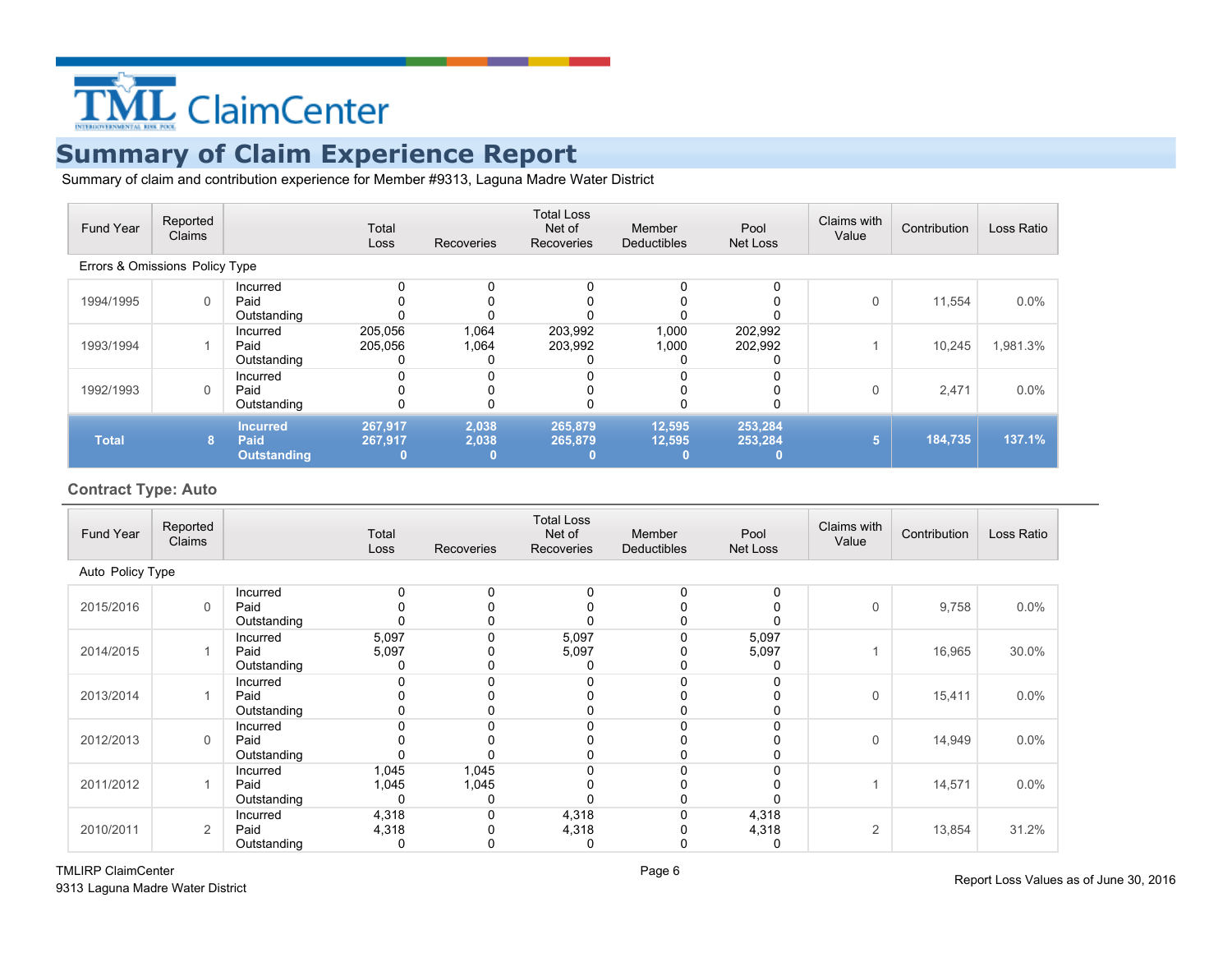

| Fund Year        | Reported<br>Claims |                                 | Total<br>Loss                    | Recoveries          | <b>Total Loss</b><br>Net of<br><b>Recoveries</b> | Member<br><b>Deductibles</b> | Pool<br><b>Net Loss</b> | Claims with<br>Value | Contribution | Loss Ratio |
|------------------|--------------------|---------------------------------|----------------------------------|---------------------|--------------------------------------------------|------------------------------|-------------------------|----------------------|--------------|------------|
| Auto Policy Type |                    |                                 |                                  |                     |                                                  |                              |                         |                      |              |            |
| 2009/2010        | $\Omega$           | Incurred<br>Paid<br>Outstanding | $\Omega$<br>$\Omega$<br>$\Omega$ | 0<br>0<br>0         | 0<br>0<br>0                                      | 0<br>0<br>0                  | 0<br>0<br>0             | $\Omega$             | 13,423       | 0.0%       |
| 2008/2009        | 2                  | Incurred<br>Paid<br>Outstanding | 7,031<br>7,031<br>$\Omega$       | 5,626<br>5,626<br>0 | 1,406<br>1,406<br>0                              | 0<br>0<br>0                  | 1,406<br>1,406<br>0     | $\overline{2}$       | 14,407       | 9.8%       |
| 2007/2008        | $\mathbf{1}$       | Incurred<br>Paid<br>Outstanding | 7,046<br>7,046<br>0              | 0<br>0<br>0         | 7,046<br>7,046<br>$\mathbf 0$                    | 0<br>0<br>0                  | 7,046<br>7,046<br>0     | 1                    | 12,889       | 54.7%      |
| 2006/2007        | 1                  | Incurred<br>Paid<br>Outstanding | 5,002<br>5,002<br>0              | 0<br>0<br>0         | 5,002<br>5,002<br>0                              | 0<br>0<br>0                  | 5,002<br>5,002<br>0     | 1                    | 14,264       | 35.1%      |
| 2005/2006        | $\mathbf 0$        | Incurred<br>Paid<br>Outstanding | $\mathbf{0}$<br>$\Omega$         | 0<br>0<br>0         | 0<br>0<br>0                                      | 0<br>0<br>0                  | 0<br>0<br>0             | $\mathbf 0$          | 10,275       | 0.0%       |
| 2004/2005        | $\Omega$           | Incurred<br>Paid<br>Outstanding | U<br>∩<br>$\Omega$               | 0<br>0<br>0         | 0<br>$\Omega$<br>$\Omega$                        | 0<br>$\Omega$<br>0           | 0<br>0<br>0             | $\Omega$             | 8,569        | 0.0%       |
| 2003/2004        | $\mathbf{1}$       | Incurred<br>Paid<br>Outstanding | 29,599<br>29,599<br>0            | 0<br>0<br>0         | 29,599<br>29,599<br>0                            | 0<br>0<br>0                  | 29,599<br>29,599<br>0   | $\mathbf{1}$         | 6,993        | 423.3%     |
| 2002/2003        | $\mathbf 0$        | Incurred<br>Paid<br>Outstanding | $\Omega$<br>O<br>$\Omega$        | 0<br>0<br>0         | 0<br>0<br>$\Omega$                               | 0<br>0<br>0                  | 0<br>0<br>0             | $\mathbf 0$          | 12,617       | 0.0%       |
| 1997/1998        | 2                  | Incurred<br>Paid<br>Outstanding | U<br>$\Omega$<br>$\Omega$        | 0<br>$\Omega$<br>0  | 0<br>$\Omega$<br>$\Omega$                        | 0<br>0<br>0                  | 0<br>0<br>0             | $\Omega$             | 13,634       | 0.0%       |
| 1996/1997        | $\mathbf 0$        | Incurred<br>Paid<br>Outstanding | $\Omega$<br>$\Omega$<br>$\Omega$ | 0<br>0<br>0         | 0<br>0<br>0                                      | 0<br>0<br>0                  | 0<br>0<br>0             | $\Omega$             | 13,605       | 0.0%       |
| 1995/1996        | $\overline{4}$     | Incurred<br>Paid<br>Outstanding | 46,223<br>46,223<br>$\Omega$     | 0<br>0<br>0         | 46,223<br>46,223<br>$\Omega$                     | 0<br>0<br>0                  | 46,223<br>46,223<br>0   | $\overline{4}$       | 12,471       | 370.6%     |
| 1994/1995        | 3                  | Incurred<br>Paid<br>Outstanding | 1,290<br>1,290<br>0              | 0<br>0<br>0         | 1,290<br>1,290<br>0                              | 0<br>0<br>0                  | 1,290<br>1,290<br>0     | 2                    | 11,106       | 11.6%      |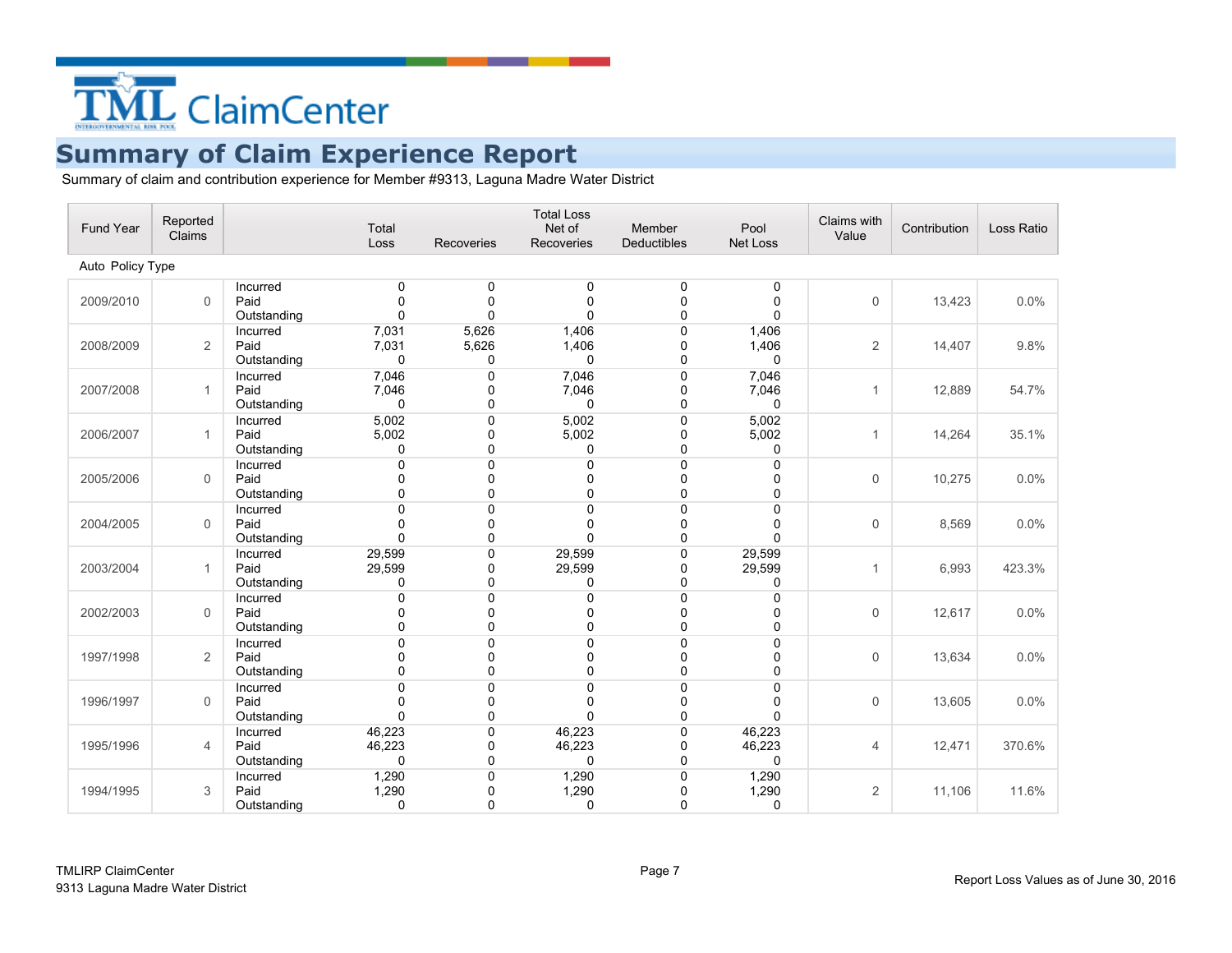

Summary of claim and contribution experience for Member #9313, Laguna Madre Water District

| Fund Year        | Reported<br>Claims |                                               | Total<br>Loss       | Recoveries     | <b>Total Loss</b><br>Net of<br>Recoveries | Member<br><b>Deductibles</b> | Pool<br>Net Loss        | Claims with<br>Value | Contribution | Loss Ratio |
|------------------|--------------------|-----------------------------------------------|---------------------|----------------|-------------------------------------------|------------------------------|-------------------------|----------------------|--------------|------------|
| Auto Policy Type |                    |                                               |                     |                |                                           |                              |                         |                      |              |            |
| 1993/1994        |                    | Incurred<br>Paid<br>Outstanding               | 2.044<br>2.044<br>0 |                | 2,044<br>2.044                            |                              | 2,044<br>2.044          |                      | 9,983        | 20.5%      |
| 1992/1993        | 0                  | Incurred<br>Paid<br>Outstanding               | 0                   | 0              |                                           | 0                            | 0                       | $\Omega$             | 2,421        | 0.0%       |
| <b>Total</b>     | 20                 | <b>Incurred</b><br>Paid<br><b>Outstanding</b> | 108,695<br>108.695  | 6,671<br>6,671 | 102.024<br>102.024                        | $\bf{0}$<br>0<br>$\bf{0}$    | 102.024<br>102.024<br>o | 16                   | 242,163      | 42.1%      |

#### **Contract Type: Property**

| Fund Year            | Reported<br>Claims |                                 | Total<br>Loss              | Recoveries | <b>Total Loss</b><br>Net of<br>Recoveries | Member<br><b>Deductibles</b> | Pool<br>Net Loss           | Claims with<br>Value | Contribution | Loss Ratio |
|----------------------|--------------------|---------------------------------|----------------------------|------------|-------------------------------------------|------------------------------|----------------------------|----------------------|--------------|------------|
| Property Policy Type |                    |                                 |                            |            |                                           |                              |                            |                      |              |            |
| 2015/2016            | 3                  | Incurred<br>Paid<br>Outstanding | 25,117<br>15,117<br>10,000 | 0          | 25,117<br>15,117<br>10,000                | 0                            | 25,117<br>15,117<br>10,000 | 3                    | 27,510       | 91.3%      |
| 2014/2015            | $\mathbf 0$        | Incurred<br>Paid<br>Outstanding |                            |            |                                           |                              | 0<br>0<br>0                | 0                    | 27,571       | 0.0%       |
| 2013/2014            | 1                  | Incurred<br>Paid<br>Outstanding | 6,614<br>6,614             |            | 6,614<br>6,614<br>0                       |                              | 6,614<br>6,614<br>0        |                      | 19,561       | 33.8%      |
| 2012/2013            | $\mathbf{0}$       | Incurred<br>Paid<br>Outstanding |                            |            | <sup>0</sup>                              |                              | 0<br>0<br>0                | 0                    | 19,153       | 0.0%       |
| 2011/2012            | 0                  | Incurred<br>Paid<br>Outstanding |                            |            |                                           |                              | 0<br>0<br>0                | $\mathbf 0$          | 20,419       | $0.0\%$    |
| 2010/2011            | $\mathbf{0}$       | Incurred<br>Paid<br>Outstanding |                            |            |                                           |                              | 0<br>0                     | 0                    | 21,131       | 0.0%       |
| 2009/2010            | 1                  | Incurred<br>Paid<br>Outstanding |                            |            |                                           |                              | 0<br>0                     | 0                    | 21,905       | 0.0%       |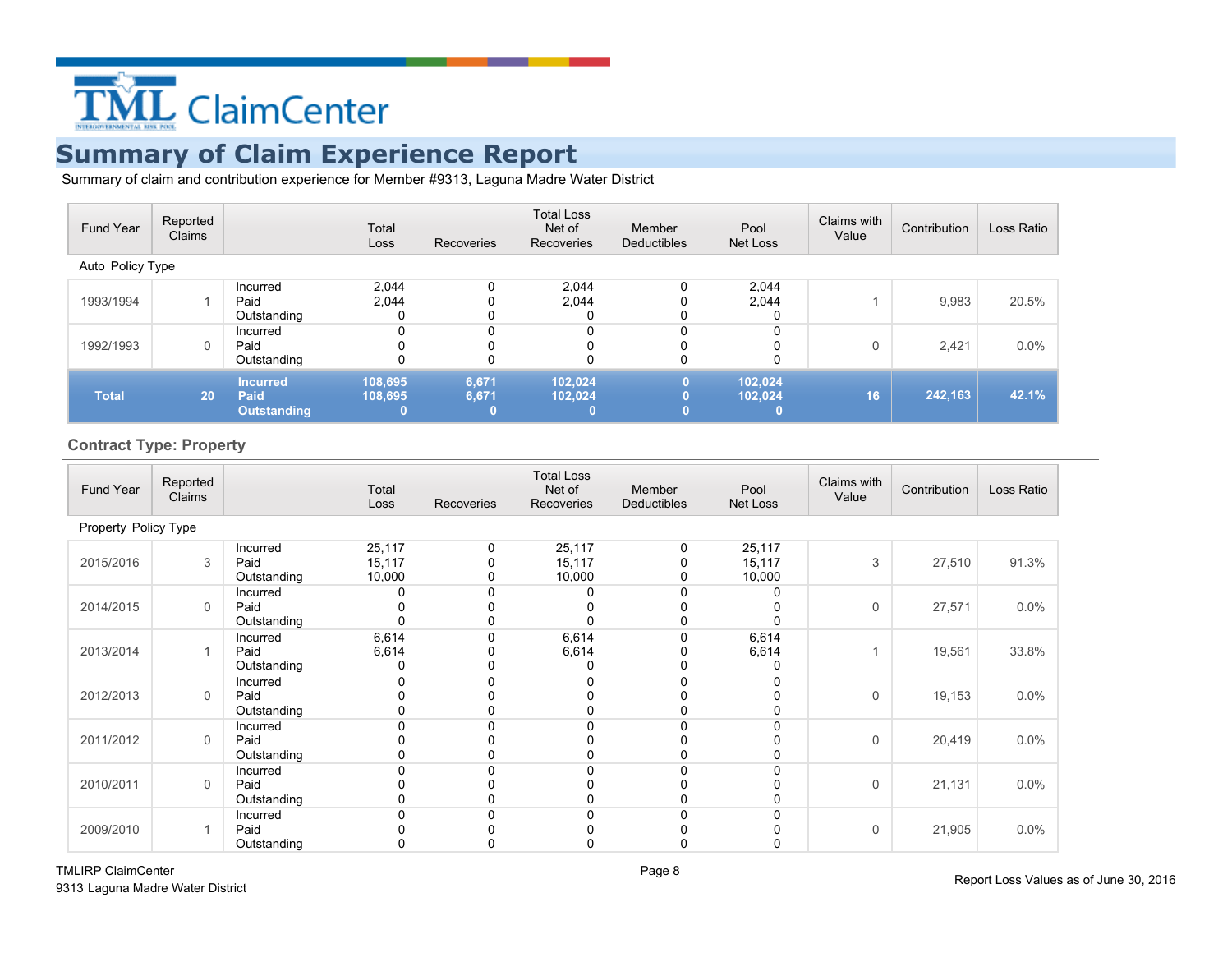

| Fund Year            | Reported<br>Claims |                                 | Total<br>Loss                     | Recoveries                      | <b>Total Loss</b><br>Net of<br><b>Recoveries</b> | Member<br><b>Deductibles</b> | Pool<br>Net Loss    | Claims with<br>Value | Contribution | Loss Ratio |
|----------------------|--------------------|---------------------------------|-----------------------------------|---------------------------------|--------------------------------------------------|------------------------------|---------------------|----------------------|--------------|------------|
| Property Policy Type |                    |                                 |                                   |                                 |                                                  |                              |                     |                      |              |            |
| 2008/2009            | $\Omega$           | Incurred<br>Paid<br>Outstanding | 0<br>$\Omega$<br>0                | 0<br>$\mathbf{0}$<br>0          | 0<br>$\Omega$<br>0                               | 0<br>0<br>0                  | 0<br>0<br>0         | $\Omega$             | 19,712       | 0.0%       |
| 2007/2008            | 1                  | Incurred<br>Paid<br>Outstanding | 7,938<br>7,938<br>0               | 0<br>0<br>0                     | 7,938<br>7,938<br>0                              | 0<br>0<br>0                  | 7,938<br>7,938<br>0 | $\mathbf{1}$         | 19,544       | 40.6%      |
| 2006/2007            | $\Omega$           | Incurred<br>Paid<br>Outstanding | $\Omega$<br>$\Omega$<br>0         | 0<br>0<br>0                     | 0<br>$\Omega$<br>0                               | 0<br>0<br>0                  | 0<br>0<br>0         | $\Omega$             | 19,252       | 0.0%       |
| 2005/2006            | $\Omega$           | Incurred<br>Paid<br>Outstanding | 0<br>ŋ<br>0                       | $\mathbf 0$<br>0<br>$\mathbf 0$ | 0<br>0<br>$\Omega$                               | 0<br>0<br>0                  | 0<br>0<br>0         | $\mathbf 0$          | 18,494       | 0.0%       |
| 2004/2005            | $\mathbf 0$        | Incurred<br>Paid<br>Outstanding | $\Omega$<br>0<br>0                | $\mathbf 0$<br>0<br>$\mathbf 0$ | 0<br>0<br>0                                      | 0<br>0<br>0                  | 0<br>0<br>0         | $\mathbf 0$          | 14,997       | 0.0%       |
| 2003/2004            | $\mathbf 0$        | Incurred<br>Paid<br>Outstanding | $\Omega$<br>$\Omega$<br>0         | $\mathbf 0$<br>0<br>0           | $\mathbf{0}$<br>0<br>0                           | 0<br>0<br>0                  | 0<br>0<br>0         | $\mathbf 0$          | 23,667       | 0.0%       |
| 2002/2003            | $\mathbf{1}$       | Incurred<br>Paid<br>Outstanding | 4,455<br>4,455<br>0               | 0<br>0<br>0                     | 4,455<br>4,455<br>0                              | 0<br>0<br>0                  | 4,455<br>4,455<br>0 | $\mathbf{1}$         | 18,782       | 23.7%      |
| 1997/1998            | 0                  | Incurred<br>Paid<br>Outstanding | $\mathbf{0}$<br><sup>0</sup><br>0 | $\mathbf 0$<br>0<br>0           | 0<br>$\Omega$<br>0                               | 0<br>0<br>0                  | 0<br>0<br>0         | $\Omega$             | 12,673       | 0.0%       |
| 1996/1997            | $\mathbf 0$        | Incurred<br>Paid<br>Outstanding | 0<br>0<br>$\Omega$                | 0<br>0<br>$\mathbf 0$           | 0<br>0<br>$\Omega$                               | 0<br>0<br>0                  | 0<br>0<br>0         | $\mathbf 0$          | 12,330       | 0.0%       |
| 1995/1996            | $\mathbf 0$        | Incurred<br>Paid<br>Outstanding | 0<br>0<br>0                       | $\Omega$<br>0<br>0              | $\Omega$<br>0<br>0                               | 0<br>0<br>0                  | 0<br>0<br>0         | $\mathbf 0$          | 12,202       | 0.0%       |
| 1994/1995            | $\Omega$           | Incurred<br>Paid<br>Outstanding | $\Omega$<br>0<br>$\Omega$         | $\overline{0}$<br>0<br>$\Omega$ | 0<br>0<br>$\Omega$                               | 0<br>0<br>0                  | 0<br>0<br>0         | $\Omega$             | 8,116        | 0.0%       |
| 1993/1994            | $\mathbf 0$        | Incurred<br>Paid<br>Outstanding | $\Omega$<br>0<br>0                | $\mathbf 0$<br>0<br>$\Omega$    | 0<br>0<br>0                                      | 0<br>0<br>0                  | 0<br>0<br>0         | $\mathbf 0$          | 7,634        | 0.0%       |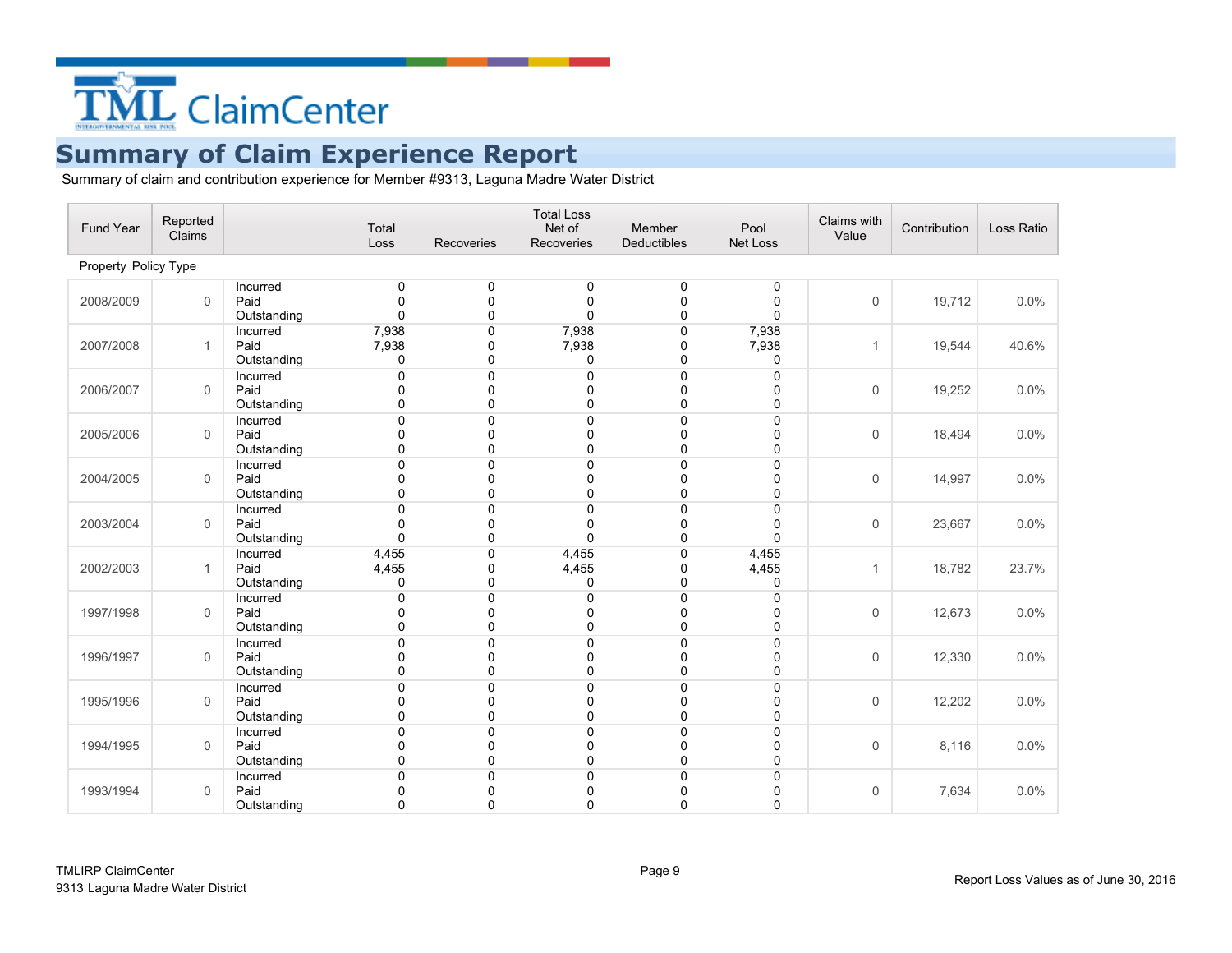

Summary of claim and contribution experience for Member #9313, Laguna Madre Water District

| Fund Year            | Reported<br>Claims |                                               | Total<br>Loss              | <b>Recoveries</b> | <b>Total Loss</b><br>Net of<br>Recoveries | Member<br>Deductibles | Pool<br>Net Loss           | Claims with<br>Value | Contribution | Loss Ratio |
|----------------------|--------------------|-----------------------------------------------|----------------------------|-------------------|-------------------------------------------|-----------------------|----------------------------|----------------------|--------------|------------|
| Property Policy Type |                    |                                               |                            |                   |                                           |                       |                            |                      |              |            |
| 1992/1993            | 0                  | Incurred<br>Paid<br>Outstanding               |                            | 0<br>0<br>0       | 0<br>0<br>0                               | 0<br>0                | 0<br>0                     | $\Omega$             | 1,160        | 0.0%       |
| <b>Total</b>         |                    | <b>Incurred</b><br>Paid<br><b>Outstanding</b> | 44,124<br>34,124<br>10,000 |                   | 44,124<br>34,124<br>10,000                |                       | 44,124<br>34,124<br>10,000 | 6.                   | 345,814      | 12.8%      |

### **Contract Type: Fidelity & Crime**

| Fund Year | Reported<br>Claims           |                         | Total<br>Loss | Recoveries | <b>Total Loss</b><br>Net of<br>Recoveries | Member<br>Deductibles | Pool<br>Net Loss | Claims with<br>Value | Contribution | Loss Ratio |
|-----------|------------------------------|-------------------------|---------------|------------|-------------------------------------------|-----------------------|------------------|----------------------|--------------|------------|
|           | Fidelity & Crime Policy Type |                         |               |            |                                           |                       |                  |                      |              |            |
| 2015/2016 | $\mathbf 0$                  | Incurred<br>Paid        | 0<br>n        | $\Omega$   | 0                                         | 0                     | 0                | $\mathbf 0$          | 281          | $0.0\%$    |
|           |                              | Outstanding             |               |            |                                           |                       |                  |                      |              |            |
|           |                              | Incurred                | n             |            |                                           |                       |                  |                      |              |            |
| 2014/2015 | $\Omega$                     | Paid<br>Outstanding     |               |            |                                           |                       |                  | $\mathsf{O}\xspace$  | 272          | $0.0\%$    |
|           |                              | Incurred                | n             |            |                                           |                       |                  |                      |              |            |
| 2013/2014 | $\mathbf 0$                  | Paid                    |               |            |                                           |                       |                  | $\mathsf{O}\xspace$  | 272          | $0.0\%$    |
|           |                              | Outstanding<br>Incurred | 0             |            |                                           |                       |                  |                      |              |            |
| 2012/2013 | $\mathbf 0$                  | Paid                    |               |            |                                           |                       |                  | $\mathsf{O}\xspace$  | 272          | $0.0\%$    |
|           |                              | Outstanding             |               |            |                                           |                       |                  |                      |              |            |
|           |                              | Incurred                |               |            |                                           |                       |                  |                      |              |            |
| 2011/2012 | $\mathbf 0$                  | Paid<br>Outstanding     |               |            |                                           |                       |                  | $\mathsf 0$          | 272          | $0.0\%$    |
|           |                              | Incurred                | n             |            |                                           |                       |                  |                      |              |            |
| 2010/2011 | $\mathbf 0$                  | Paid                    |               |            |                                           |                       |                  | $\mathsf 0$          | 272          | 0.0%       |
|           |                              | Outstanding             | 0             |            |                                           |                       |                  |                      |              |            |
|           |                              | Incurred                |               |            |                                           |                       |                  |                      |              |            |
| 2009/2010 | $\mathbf 0$                  | Paid<br>Outstanding     | ი             |            |                                           |                       |                  | $\mathsf 0$          | 292          | 0.0%       |
|           |                              | Incurred                |               |            |                                           |                       |                  |                      |              |            |
| 2008/2009 | $\mathbf 0$                  | Paid                    |               |            |                                           |                       |                  | $\mathsf 0$          | 73           | $0.0\%$    |
|           |                              | Outstanding             | 0             |            |                                           |                       |                  |                      |              |            |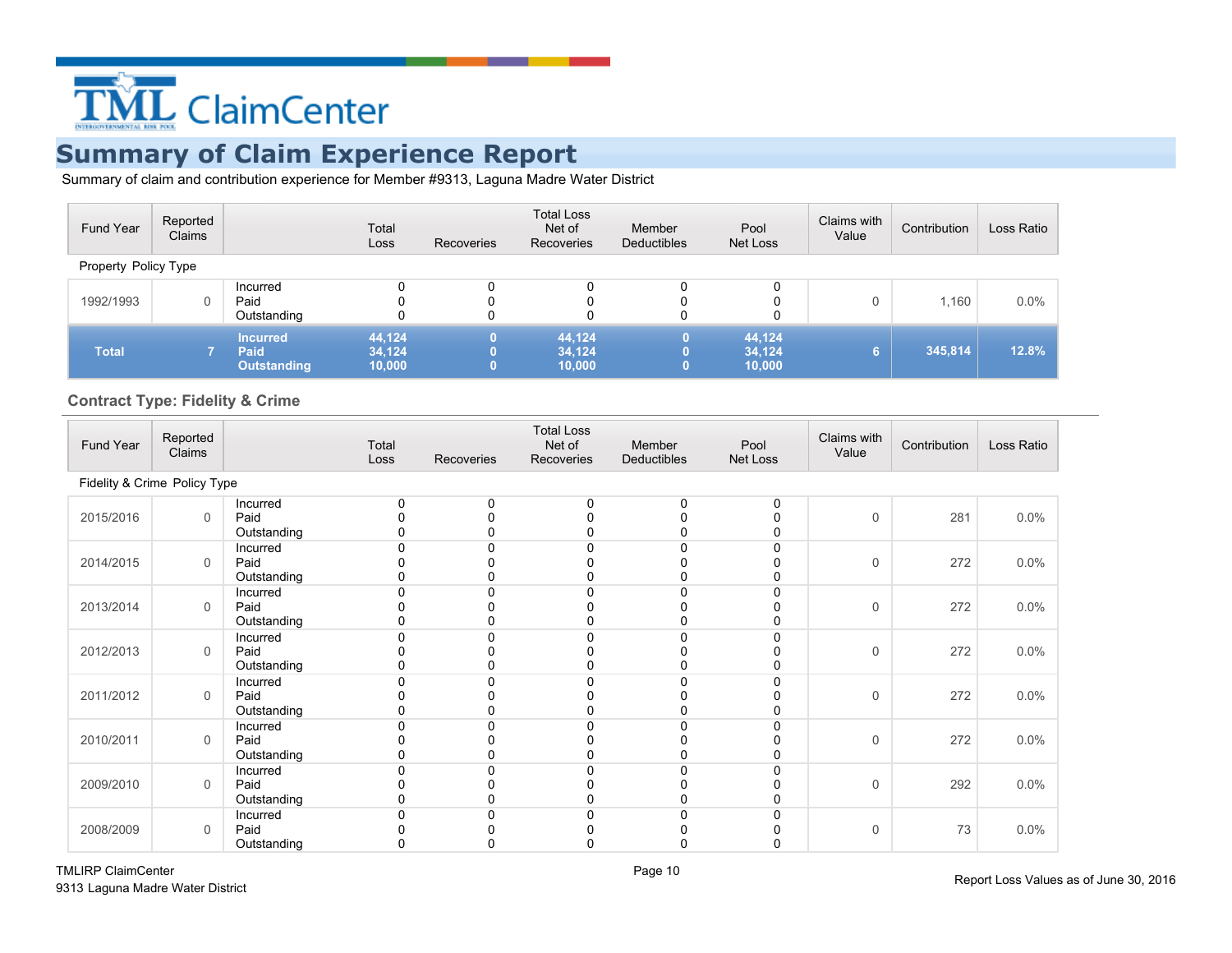

| Fidelity & Crime Policy Type<br><b>Incurred</b><br>0.0%<br>2,006<br><b>Total</b><br>Paid<br>0<br><b>Outstanding</b> | Fund Year | Reported<br>Claims | Total<br>Loss | Recoveries | <b>Total Loss</b><br>Net of<br>Recoveries | Member<br>Deductibles | Pool<br>Net Loss | Claims with<br>Value | Contribution | Loss Ratio |
|---------------------------------------------------------------------------------------------------------------------|-----------|--------------------|---------------|------------|-------------------------------------------|-----------------------|------------------|----------------------|--------------|------------|
|                                                                                                                     |           |                    |               |            |                                           |                       |                  |                      |              |            |
|                                                                                                                     |           |                    |               |            |                                           |                       |                  |                      |              |            |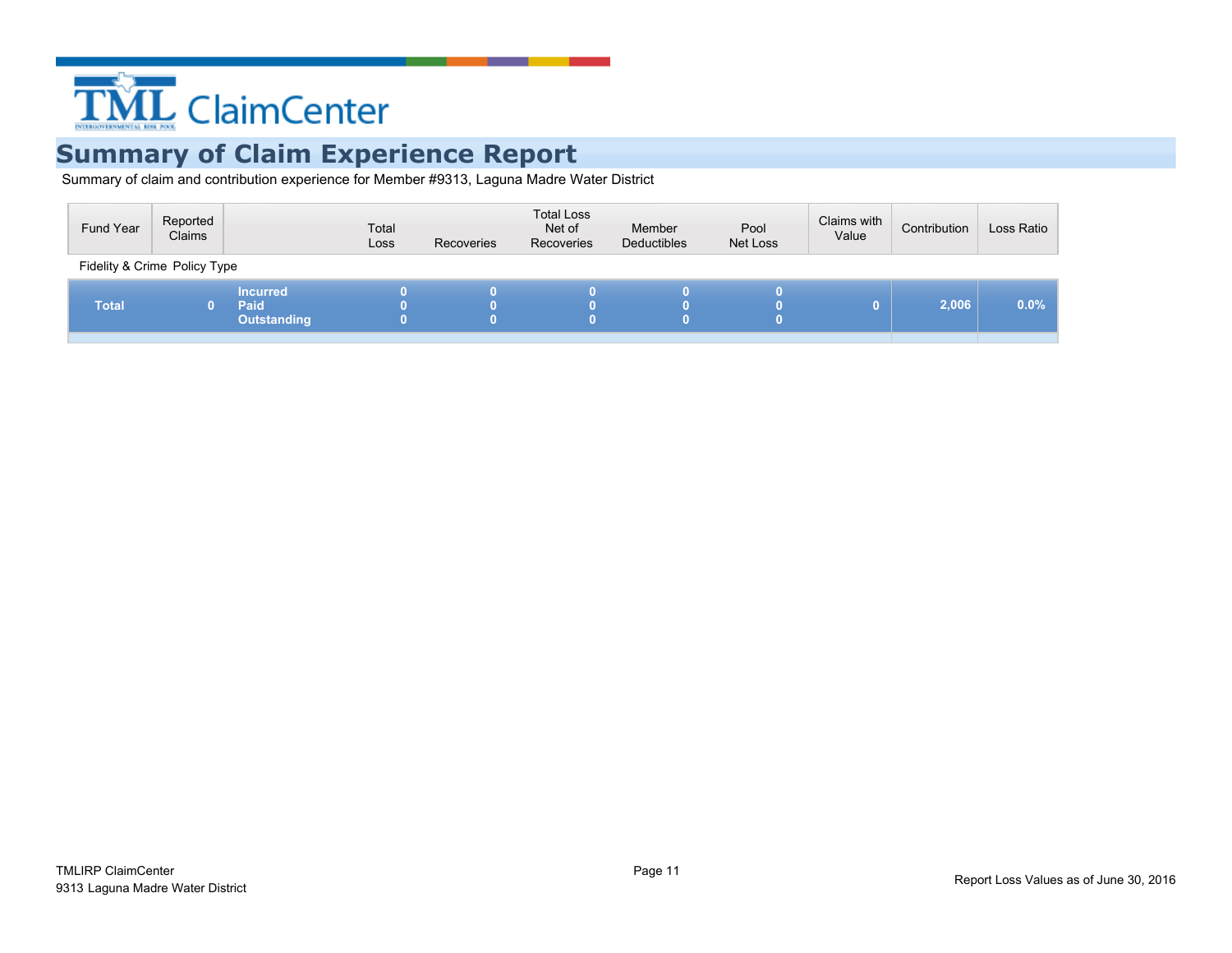

Claim Details for Member #9313, Laguna Madre Water District

#### **Contract Type: Workers' Compensation**

**Claim State: Open**

| Claim Number                      | Claimant<br>Loss Date<br>Loss Description                             | Incurred<br><b>Total Loss</b> | Recoveries | Total<br>Member<br>Deductible | Paid<br>Member<br>Deductible | Open<br>Member<br>Deductible | <b>Net</b><br>Incurred | Net Paid | Net Open<br><b>Reserves</b> |
|-----------------------------------|-----------------------------------------------------------------------|-------------------------------|------------|-------------------------------|------------------------------|------------------------------|------------------------|----------|-----------------------------|
| Workers' Compensation Open Claims |                                                                       |                               |            |                               |                              |                              |                        |          |                             |
| T121100182007                     | RICARDO BELLA<br>2011-08-12<br>RIGHT SHOULDER NECK LOW LUMBAR VEHICLE | 140.492                       | 195        | 0                             |                              |                              | 140.297                | 133.750  | 6,548                       |

#### **Claim State: Closed**

| <b>Claim Number</b>                        | Loss Date<br>Claimant<br>Loss Description                                                     | Incurred<br><b>Total Loss</b> | Recoveries | Total<br>Member<br>Deductible | Paid<br>Member<br>Deductible | Open<br>Member<br>Deductible | <b>Net</b><br>Incurred | Net Paid | Net Open<br>Reserves |
|--------------------------------------------|-----------------------------------------------------------------------------------------------|-------------------------------|------------|-------------------------------|------------------------------|------------------------------|------------------------|----------|----------------------|
| <b>Workers' Compensation Closed Claims</b> |                                                                                               |                               |            |                               |                              |                              |                        |          |                      |
| T120900160738                              | EVELYN SALDIVAR<br>2009-10-20<br>LOWER BACK PAIN REACHING OVER TAILGATE                       | 243                           | $\Omega$   | $\Omega$                      | $\Omega$                     | 0                            | 243                    | 243      |                      |
| T120900162138                              | 2009-12-10<br>OMAR VALDEZ<br>RT RING FINGER SMASHED BY WRENCH                                 | $\Omega$                      | $\Omega$   | $\Omega$                      | $\Omega$                     | 0                            | $\Omega$               | 0        | <sup>0</sup>         |
| T121000164526                              | <b>CECILIO BARRIENTEZ</b><br>2010-03-03<br>INSECT STING LEFT FOREARM CLEARING<br><b>BRUSH</b> | 85                            | $\Omega$   | $\Omega$                      | $\Omega$                     | $\Omega$                     | 85                     | 85       |                      |
| T121000168778_                             | <b>MAXIMO CANTU</b><br>2010-06-10<br>OBJECT STRUCK MOUTH CUT UPPER LIP PAIN T                 | 222                           | $\Omega$   | $\Omega$                      | $\Omega$                     | $\Omega$                     | 222                    | 222      |                      |
| T121000168435                              | SANTIAGO FIERRO<br>2010-06-28<br>HEAT EXHAUSTION REPAIRING BROKEN AIR LIN                     | 573                           | $\Omega$   | $\Omega$                      | $\Omega$                     | $\Omega$                     | 573                    | 573      | <sup>0</sup>         |
| T121000168395                              | <b>GUADALUPE SALINAS</b><br>2010-07-01<br>INJURED LEFT ANKLE WHEN LIFTING SAND BAG            | 3,380                         | $\Omega$   | 0                             | $\Omega$                     | 0                            | 3,380                  | 3,380    | <sup>0</sup>         |
| T121000172450                              | <b>JARROD MARTINEZ</b><br>2010-10-21<br><b>HEAD/FACE/NECK BEE STINGS</b>                      | 110                           | $\Omega$   | $\Omega$                      | $\Omega$                     | $\Omega$                     | 110                    | 110      | 0                    |
| T121100178987                              | <b>OMAR KAEMPFFE</b><br>2011-05-25<br>SHARP PAIN TO LOWER BACK LIFTING FULL SH                | 3,041                         | $\Omega$   | $\Omega$                      | $\Omega$                     | $\Omega$                     | 3,041                  | 3,041    | <sup>0</sup>         |
| T121100179099                              | <b>JOEL LOPEZ</b><br>2011-05-31<br><b>STRAIN LOWER BACK</b>                                   | $\Omega$                      | $\Omega$   | $\Omega$                      | 0                            | 0                            | $\Omega$               | 0        | <sup>0</sup>         |
| T121100180269                              | SANTIAGO FIERRO<br>2011-07-01<br>SPRAINED RIGHT ANKLE STEPPED INTO A HOLE                     | 332                           | $\Omega$   | $\Omega$                      | $\Omega$                     | 0                            | 332                    | 332      | <sup>0</sup>         |
| T121100182327                              | <b>ALFONSO RAMIREZ</b><br>2011-08-24<br>LACERATION TO RIGHT LEG LADDER SLIPPED F              | 680                           | $\Omega$   | $\Omega$                      | ∩                            | O                            | 680                    | 680      | <sup>0</sup>         |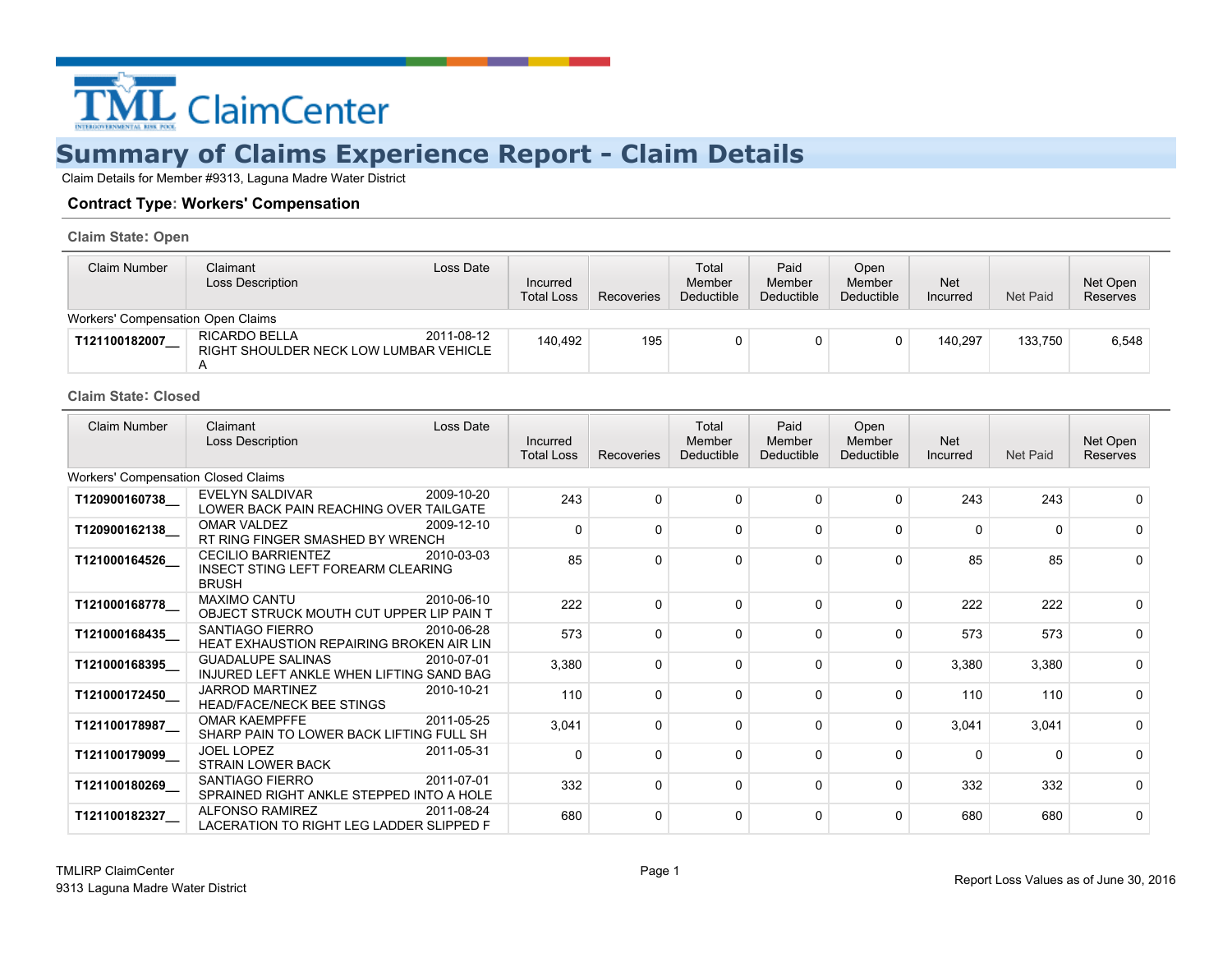

Claim Details for Member #9313, Laguna Madre Water District

| Claim Number                               | Claimant<br><b>Loss Description</b>                                                            | Loss Date  | Incurred<br><b>Total Loss</b> | Recoveries | Total<br>Member<br>Deductible | Paid<br>Member<br>Deductible | Open<br>Member<br>Deductible | <b>Net</b><br>Incurred | Net Paid | Net Open<br><b>Reserves</b> |
|--------------------------------------------|------------------------------------------------------------------------------------------------|------------|-------------------------------|------------|-------------------------------|------------------------------|------------------------------|------------------------|----------|-----------------------------|
| <b>Workers' Compensation Closed Claims</b> |                                                                                                |            |                               |            |                               |                              |                              |                        |          |                             |
| T121100184166                              | <b>JUAN AGUILERA</b><br>BEE STING ABOVE RIGHT EYE                                              | 2011-10-19 | 322                           | $\Omega$   | $\Omega$                      | $\Omega$                     | $\Omega$                     | 322                    | 322      | 0                           |
| T121100184378                              | GARZA JR, JOSE A GARZA JR, JOSE<br>$\mathsf{A}$<br>SOMETHING FLEW INTO RIGHT EYE WORKING<br>OU | 2011-10-26 | 258                           | $\Omega$   | $\Omega$                      | $\Omega$                     | $\Omega$                     | 258                    | 258      | 0                           |
| T121200186691                              | RAYNALDO MARTINEZ<br><b>CUT FINGER WHEN DIGGING</b>                                            | 2012-01-17 | 148                           | $\Omega$   | $\Omega$                      | $\Omega$                     | $\Omega$                     | 148                    | 148      | 0                           |
| T121200187812                              | <b>OMAR VALDEZ</b><br>SLIPPED HURT UPPER LEFT SIDE OF RIBS                                     | 2012-03-02 | 280                           | $\Omega$   | $\Omega$                      | $\Omega$                     | $\Omega$                     | 280                    | 280      | $\Omega$                    |
| T121200188224_                             | <b>JOSE SALINAS</b><br>CUT LEFT RING FINGER WITH RUST                                          | 2012-03-20 | 162                           | $\Omega$   | $\Omega$                      | $\Omega$                     | $\Omega$                     | 162                    | 162      | 0                           |
| T121200189511                              | <b>GEORGE LOERA</b><br>PRICK ON LEFT HAND HANDLING PIPE                                        | 2012-04-30 | 353                           | $\Omega$   | $\mathbf 0$                   | $\Omega$                     | $\Omega$                     | 353                    | 353      | $\Omega$                    |
| T121200190925                              | SANTIAGO FIERRO<br>INSECT BITE TO LEFT THUMB LIFTING METER                                     | 2012-06-12 | 130                           | 0          | $\Omega$                      | $\Omega$                     | $\Omega$                     | 130                    | 130      | 0                           |

### **Contract Type: General Liability**

**Claim State: Open**

| Claim Number                  | Claimant<br>Loss Description         | Loss Date  | Incurred<br><b>Total Loss</b> | Recoveries | Total<br>Member<br>Deductible | Paid<br>Member<br>Deductible | Open<br>Member<br>Deductible | Net<br>Incurred | Net Paid | Net Open<br>Reserves |
|-------------------------------|--------------------------------------|------------|-------------------------------|------------|-------------------------------|------------------------------|------------------------------|-----------------|----------|----------------------|
| General Liability Open Claims |                                      |            |                               |            |                               |                              |                              |                 |          |                      |
| LB0000000035347               | AT&T<br>AT&T alleges damage to cable | 2016-01-18 | 2,017                         |            |                               |                              |                              | 2,017           |          | 2,017                |

#### **Claim State: Closed**

| Claim Number                    | Claimant<br>Loss Date<br>Loss Description                                                               | Incurred<br><b>Total Loss</b> | Recoveries | Total<br>Member<br>Deductible | Paid<br>Member<br>Deductible | Open<br>Member<br>Deductible | <b>Net</b><br>Incurred | Net Paid | Net Open<br>Reserves |
|---------------------------------|---------------------------------------------------------------------------------------------------------|-------------------------------|------------|-------------------------------|------------------------------|------------------------------|------------------------|----------|----------------------|
| General Liability Closed Claims |                                                                                                         |                               |            |                               |                              |                              |                        |          |                      |
| TML1000166673                   | AT&T<br>2009-12-08<br>CLMT ALLEGES DAMAGE TO PROPERTY (R 4013<br>PADRE BLVD) SWBT-08-200912-05-0022-PEW | 596                           |            |                               |                              |                              | 596                    | 596      |                      |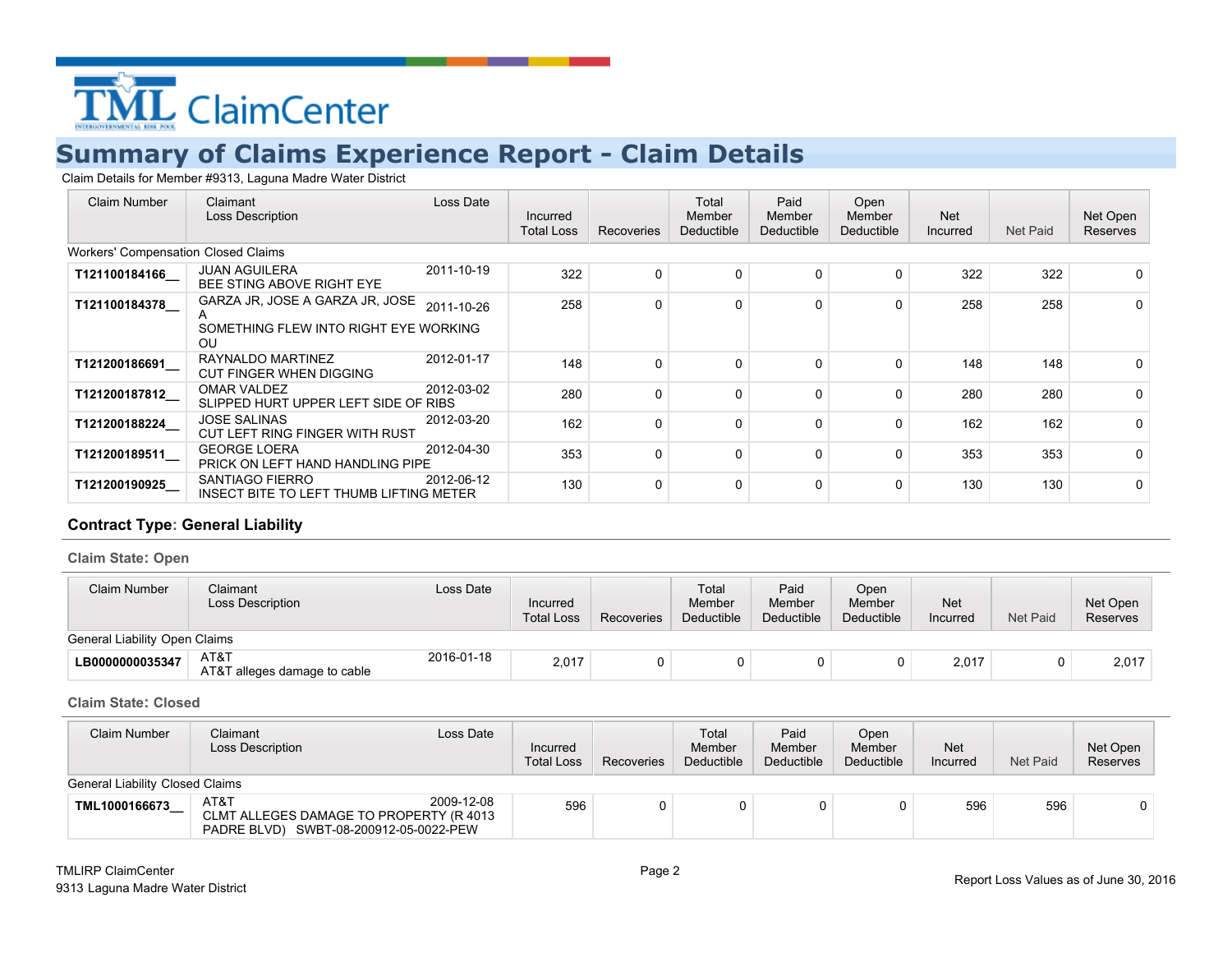

Claim Details for Member #9313, Laguna Madre Water District

| <b>Claim Number</b>             | Loss Date<br>Claimant<br><b>Loss Description</b>                                                                                                                                                 | Incurred<br><b>Total Loss</b> | Recoveries   | Total<br>Member<br>Deductible | Paid<br>Member<br>Deductible | Open<br>Member<br>Deductible | <b>Net</b><br>Incurred | Net Paid | Net Open<br>Reserves |
|---------------------------------|--------------------------------------------------------------------------------------------------------------------------------------------------------------------------------------------------|-------------------------------|--------------|-------------------------------|------------------------------|------------------------------|------------------------|----------|----------------------|
| General Liability Closed Claims |                                                                                                                                                                                                  |                               |              |                               |                              |                              |                        |          |                      |
| TML1100176800_                  | BARRERA, DELINA<br>2010-12-03<br>CLMT ALLEGES SEWER BACKUP (113 E<br>SWORDFISH)                                                                                                                  | $\Omega$                      | 0            | $\Omega$                      | 0                            | U                            | 0                      | 0        | 0                    |
| TML1400205794                   | 2013-09-03<br>SANTE FE LAUNDRY<br>CLMT ALLEGES DEBRIS IN WATER AFTER LINE<br>REPAIR DAMAGED WATER HEATER & LINENS<br>(109 ISLAND AVE)                                                            | $\Omega$                      | 0            | $\Omega$                      | 0                            | U                            | 0                      | $\Omega$ | 0                    |
| LB0000000001235                 | Railroad Commission of Texas<br>2013-10-08<br>Claimant alleges violation of commission rules for<br>underground pipeline damage prevention                                                       | ∩                             | 0            | $\Omega$                      | 0                            | U                            | 0                      | $\Omega$ | 0                    |
| TML1400214764                   | 2014-06-03<br>AT&T<br>CLMT ALLEGES DAMAGE TO CABLES (ADAMS &<br>ISABELLA POINT)SWBT-08-201406-05-0015-MJP                                                                                        | $\Omega$                      | <sup>0</sup> | $\Omega$                      | 0                            | O                            | <sup>0</sup>           | $\Omega$ | 0                    |
| LB0000000007817                 | Martinez, Isaiah<br>2014-10-05<br>Clmt injured while pushing lawnmower fell into an<br>uncovered mahole                                                                                          | ∩                             | 0            | $\Omega$                      | 0                            | U                            | 0                      | $\Omega$ | 0                    |
| LB0000000030951                 | Valdez, Eric<br>2015-08-23<br>Claimant alleges injuries while at Schlitterbahn when<br>a water ride lost water pressure, causing the water to<br>stop and then explode sending Claimant tumbling | $\Omega$                      | 0            | $\Omega$                      | 0                            | U                            | <sup>0</sup>           | $\Omega$ | $\Omega$             |

#### **Contract Type: Errors and Omissions**

**Claim State: Closed**

| Claim Number                       | Claimant<br><b>Loss Description</b>                                                                              | Loss Date  | Incurred<br><b>Total Loss</b> | Recoveries | Total<br>Member<br>Deductible | Paid<br><b>Member</b><br>Deductible | Open<br>Member<br>Deductible | <b>Net</b><br>Incurred | Net Paid | Net Open<br>Reserves |
|------------------------------------|------------------------------------------------------------------------------------------------------------------|------------|-------------------------------|------------|-------------------------------|-------------------------------------|------------------------------|------------------------|----------|----------------------|
| Errors and Omissions Closed Claims |                                                                                                                  |            |                               |            |                               |                                     |                              |                        |          |                      |
| TML1000171287                      | COLLINS, JACK<br>*LAWSUIT* PLAINTIFF ALLEGES UNREASONBLE<br>WATER & SEWER CHARGE DUE TO HURRICANE<br><b>ALEX</b> | 2010-06-16 | 30,315                        |            | 1.000                         | 1,000                               | 0                            | 29.315                 | 29,315   | $\mathbf{0}$         |
| TML1300195969                      | BELLA, RICARDO<br><b>CLMT ALLEGES TERMINATION FOR MEDICAL</b><br><b>REASONS DISCRIMINATORY</b>                   | 2012-12-18 |                               |            | 0                             | 0                                   | 0                            |                        | 0        | 0                    |

#### **Contract Type: Auto**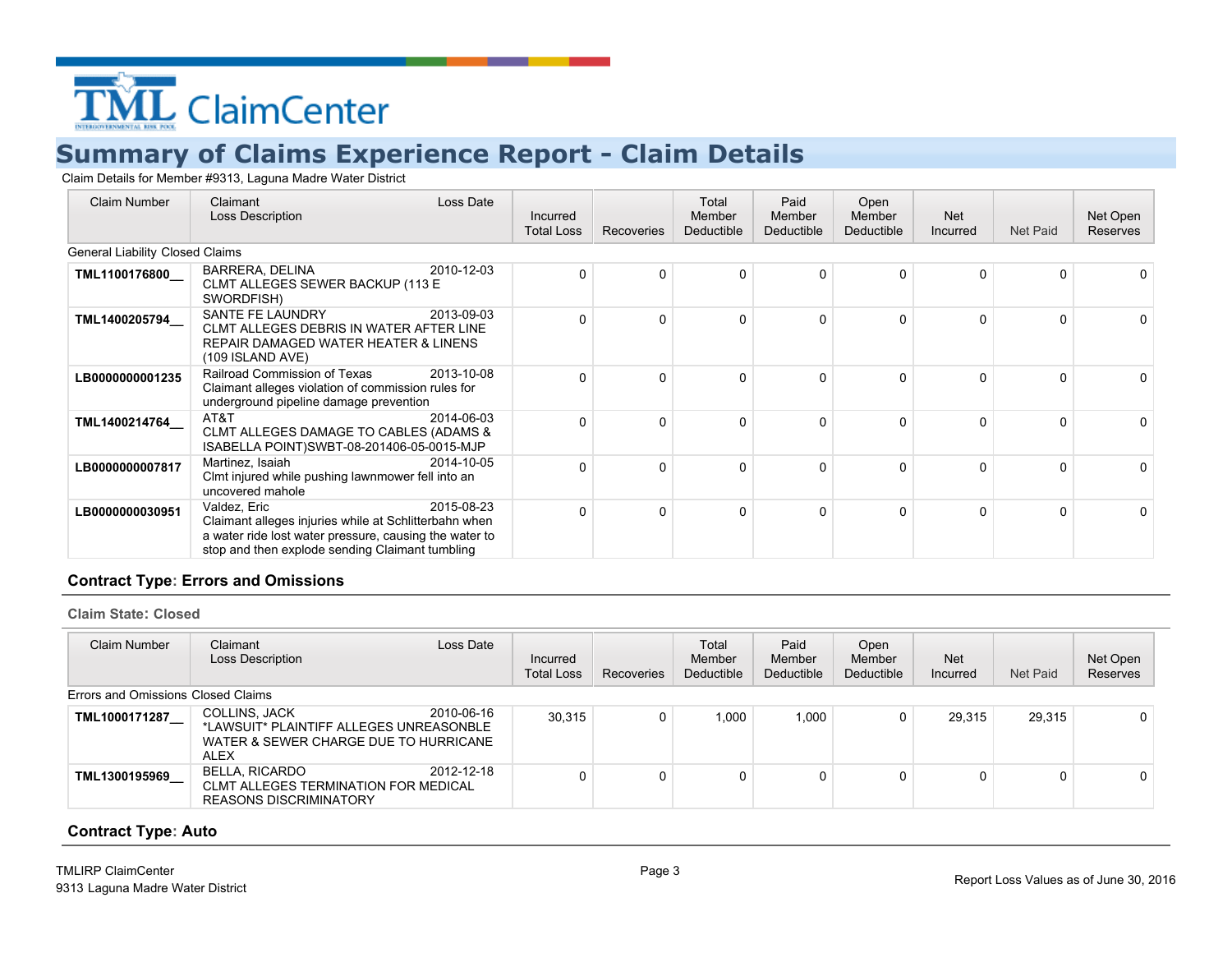

Claim Details for Member #9313, Laguna Madre Water District

#### **Claim State: Closed**

| Claim Number              | Loss Date<br>Claimant<br><b>Loss Description</b>                                                                           | Incurred<br><b>Total Loss</b> | <b>Recoveries</b> | Total<br>Member<br>Deductible | Paid<br>Member<br>Deductible | Open<br>Member<br>Deductible | <b>Net</b><br>Incurred | Net Paid | Net Open<br><b>Reserves</b> |
|---------------------------|----------------------------------------------------------------------------------------------------------------------------|-------------------------------|-------------------|-------------------------------|------------------------------|------------------------------|------------------------|----------|-----------------------------|
| <b>Auto Closed Claims</b> |                                                                                                                            |                               |                   |                               |                              |                              |                        |          |                             |
| TML1100176154             | Laguna Madre Water District<br>2011-02-04<br>MEMBER VEH LOST CONTROL ON ICY ROAD<br>(HWY 100 3 MILES OF L.V.)              | 2,696                         | 0                 | $\Omega$                      | $\Omega$                     | 0                            | 2.696                  | 2,696    | $\Omega$                    |
| TML1100182021             | Laguna Madre Water District<br>2011-08-12<br>MEMBER VEH INVOLVED IN ACCIDENT W/OTHER<br>VEH (W. BUS 77 & CANAL PLACE)      | 1,622                         | 0                 | $\Omega$                      | 0                            | 0                            | 1,622                  | 1,622    |                             |
| TML1200189685             | Laguna Madre Water District<br>2012-05-02<br>MEMBER'S PARKED VEHICLE STRUCK BY<br>OTHER VEHICLE (104 E PALMETTO)           | 1.045                         | 1.045             | $\Omega$                      |                              | $\Omega$                     |                        | 0        |                             |
| TML1400214563             | Laguna Madre Water District<br>2014-07-12<br>MEMBER VEH WINDSHIELD SHATTERED BY<br>UNKNOWN (1218 TANGELO CT, LAGUNA VISTA) | $\Omega$                      | 0                 | $\Omega$                      | 0                            | $\Omega$                     |                        | 0        |                             |
| AU0000000006563           | 2015-01-20<br>Laguna Madre Water District<br>Catalitic converters stolen from parked mbr vehs                              | 5,097                         | 0                 | $\Omega$                      | 0                            | $\Omega$                     | 5.097                  | 5.097    |                             |

#### **Contract Type: Property**

**Claim State: Open**

| Claim Number         | Claimant<br>Loss Description                                                                                         | Loss Date  | Incurred<br><b>Total Loss</b> | Recoveries | Total<br>Member<br>Deductible | Paid<br>Member<br>Deductible | Open<br>Member<br>Deductible | <b>Net</b><br>Incurred | Net Paid | Net Open<br><b>Reserves</b> |
|----------------------|----------------------------------------------------------------------------------------------------------------------|------------|-------------------------------|------------|-------------------------------|------------------------------|------------------------------|------------------------|----------|-----------------------------|
| Property Open Claims |                                                                                                                      |            |                               |            |                               |                              |                              |                        |          |                             |
| PR0000000037433      | Laguna Madre Water District<br>Power outage ended with damage to SCADA<br>Computer Replacement for Water Plant No. @ | 2016-04-16 | 10.000                        |            |                               | 0                            |                              | 10.000                 | $\Omega$ | 10.000                      |

**Claim State: Closed**